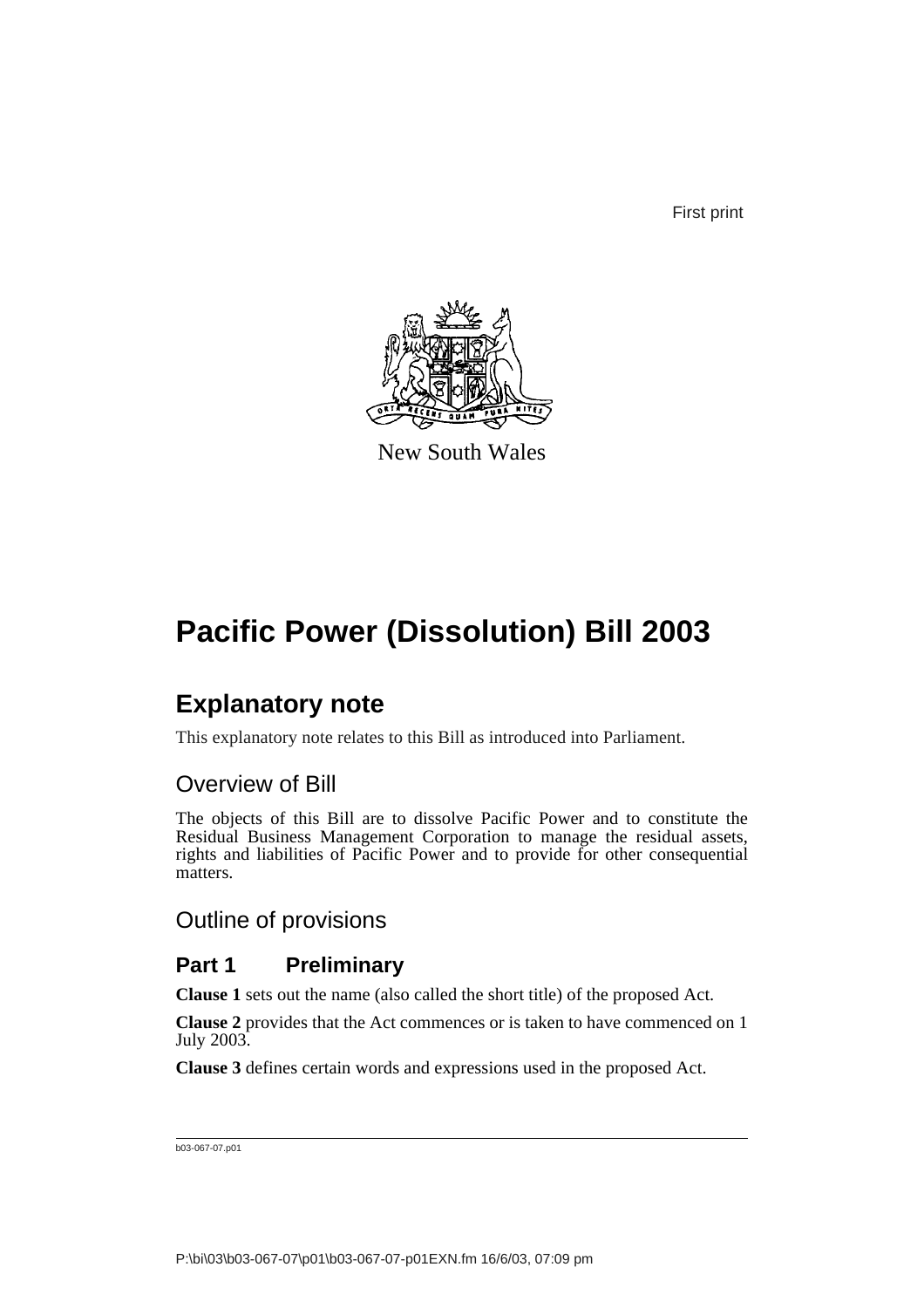Explanatory note

# **Part 2 Dissolution of Pacific Power**

**Clause 4** dissolves Pacific Power.

# **Part 3 Constitution and functions of Residual Business Management Corporation**

### **Division 1 Constitution and management of Corporation**

**Clause 5** constitutes the Residual Business Management Corporation (the *Corporation*).

**Clause 6** sets out the objectives of the Corporation, including managing its assets, rights and liabilities effectively and responsibly and achieving the efficient and timely winding up of residual business activities.

**Clause 7** provides for the appointment of a General Manager of the Corporation and for the appointment of an acting General Manager in the absence or illness of the General Manager. The Minister is to determine the salary and conditions of employment of the General Manager.

**Clause 8** confers on the General Manager the function of managing and controlling the affairs of the Corporation. The General Manager is, in the exercise of the General Manager's functions, subject to the direction and control of the Minister.

**Clause 9** enables the Corporation to employ staff and to fix their salary, wages and conditions. The Corporation may also make use of the services of any staff (by secondment or otherwise) or facilities of a Government agency or any other public or local authority.

**Clause 10** enables the Minister, by order, to transfer staff members of the Corporation to a specified public sector service and applies to any such transferred staff members provisions of the *Public Sector Employment and Management Act 2002* which provide for the retention of existing remuneration and leave entitlements on the transfer of employees between public sector services. The Minister may also transfer staff to a State owned corporation.

### **Division 2 Functions of Corporation**

**Clause 11** sets out the functions of the Corporation, including holding on behalf of the State, retaining, transferring and disposing of assets, rights and liabilities transferred to it by or under the proposed Act or any other Act, carrying on any business or activity relating to or ancillary or incidental to those assets, rights and liabilities and other related functions.

Explanatory note page 2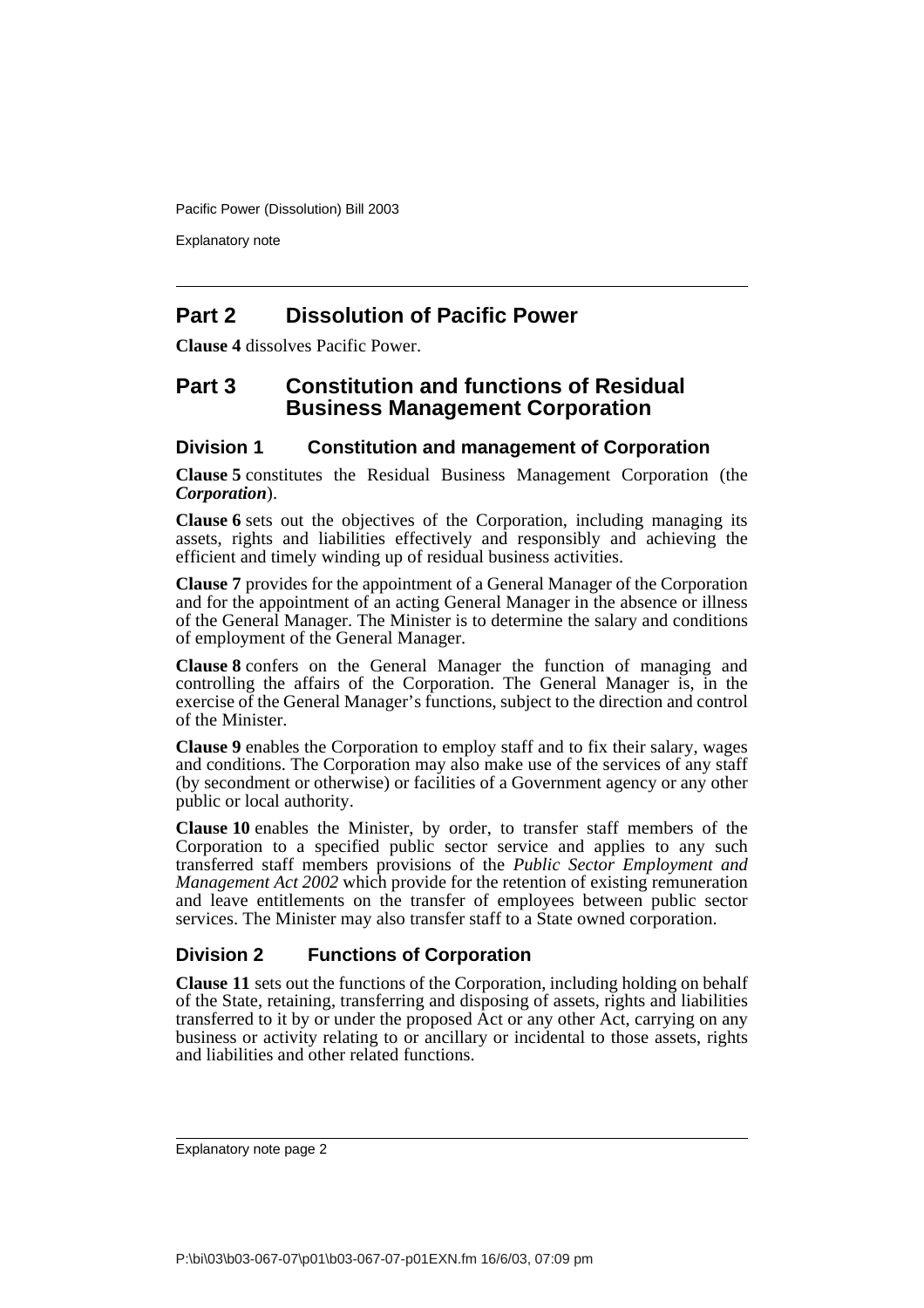Explanatory note

**Clause 12** enables the Corporation, with the approval of the Minister, to delegate its functions.

**Clause 13** requires the Corporation to prepare a business plan within 3 months after the commencement of each financial year of the Corporation.

# **Part 4 Property of Corporation**

**Clause 14** provides that, on the dissolution of Pacific Power, the assets, rights and liabilities of Pacific Power (other than those relating to certain guarantees taken to have been entered into by the Treasurer) immediately before that dissolution become the assets, rights and liabilities of the Corporation.

**Clause 15** enables the Minister, by order in writing, to transfer any of the assets, rights and liabilities of the Corporation to a State owned corporation, a subsidiary of the Corporation, the Crown, a local authority, or any other person or body acting on behalf of the Crown. The Minister may make further transfer orders relating to assets, rights and liabilities previously transferred. The clause also gives effect to proposed Schedule 1 which contains provisions setting out the effect of such orders and related matters.

## **Part 5 Miscellaneous**

**Clause 16** declares proposed Parts 3 and 4 to be Corporation legislation displacement provisions for the purposes of section 5G of the *Corporations Act 2001* of the Commonwealth. The effect of this is that any provision of the Corporations legislation with which the State legislation would otherwise be inconsistent does not apply to the extent necessary to avoid the inconsistency.

**Clause 17** enables regulations, including savings and transitional regulations, to be made.

**Clause 18** is a formal provision giving effect to Schedule 2 which lists Acts and regulations to be repealed, including the *Electricity (Pacific Power) Act 1950*.

**Clause 19** is a formal provision giving effect to Schedule 3 which contains consequential amendments to Acts and regulations.

**Clause 20** is a formal provision giving effect to Schedule 4 which contains savings and transitional provisions.

**Clause 21** provides for the review of the proposed Act.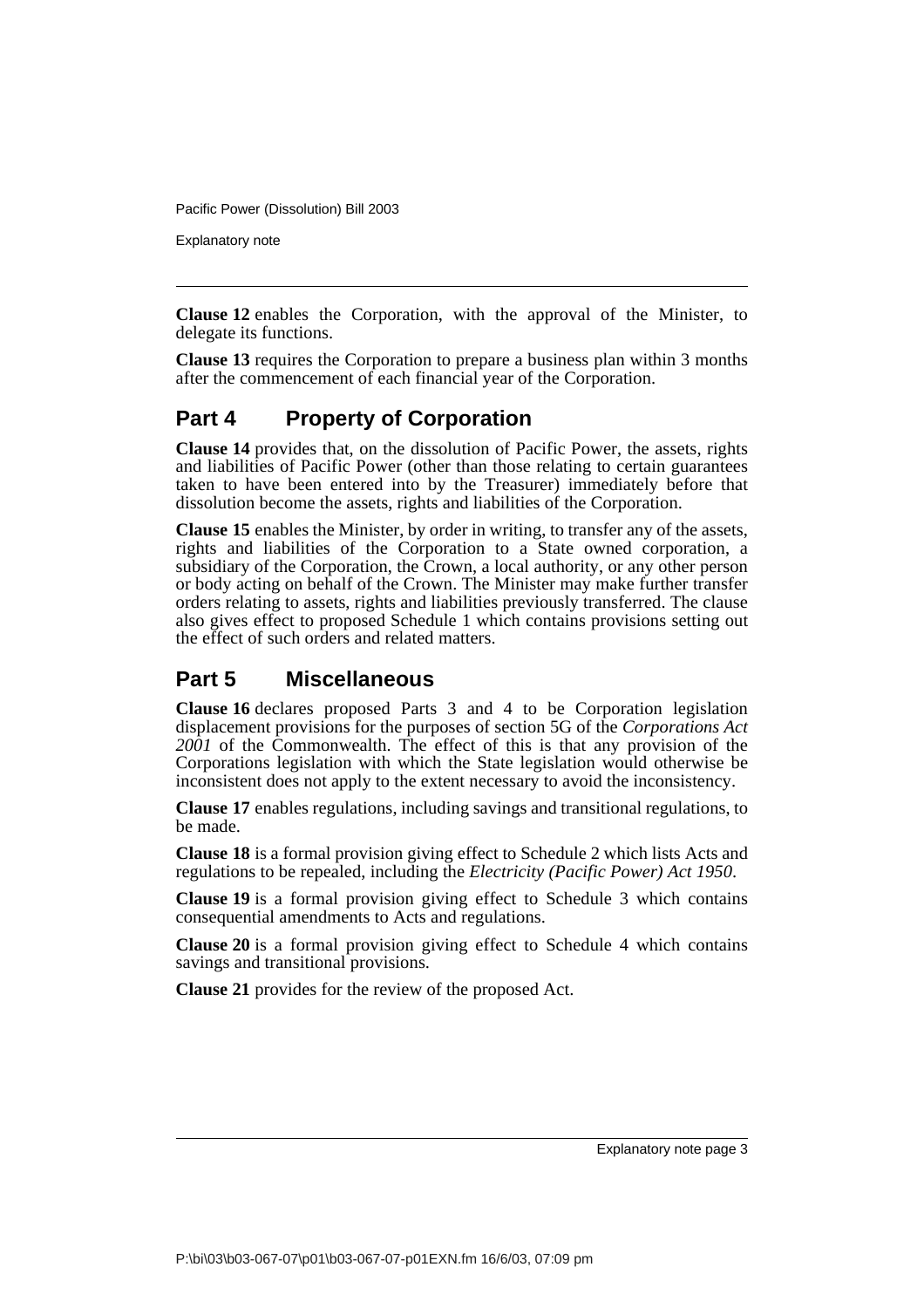Explanatory note

## **Schedule 1 Transfer of assets, rights and liabilities**

Schedule 1 contains provisions relating to the transfer of assets, rights and liabilities of the Corporation by order of the Minister, including the following:

- (a) provisions vesting the assets, rights and liabilities in the transferee,
- (b) provisions deeming proceedings to have been taken by the transferee,
- (c) provisions relating to consideration, date of vesting and transfer of separate interests in land,
- (d) a provision requiring registration authorities to register transfers if a certificate relating to the transfer is lodged with them and prohibiting a fee or charge from being payable for the registration,
- (e) an evidentiary provision,
- (f) a provision exempting the transfers from duty under the *Duties Act 1997*,
- (g) a provision making it clear that the transfers do not give rise to any breach of contract or other breach or remedy and are not to be regarded as an event of default under any contract or other instrument.

# **Schedule 2 Repeals**

Schedule 2 lists the Acts and regulations to be repealed, including the *Electricity (Pacific Power) Act 1950*.

# **Schedule 3 Amendments**

Schedule 3 contains consequential amendments to various Acts and regulations consequent on the enactment of the proposed Act, including on the dissolution of Pacific Power and the repeal of the *Electricity (Pacific Power) Act 1950*.

# **Schedule 4 Savings and transitional provisions**

Schedule 4 contains savings and transitional provisions consequent on the enactment of the proposed Act, including the following:

- (a) a regulation-making power,
- (b) a provision deeming the Corporation to be a continuation of and the same legal entity as Pacific Power, except in relation to certain guarantees,
- (c) provisions removing directors of Pacific Power from office but continuing the employment of staff of Pacific Power by the Corporation, certain existing powers of Pacific Power in relation to staff and existing declarations of excess surplus staff or secondments to subsidiaries,

Explanatory note page 4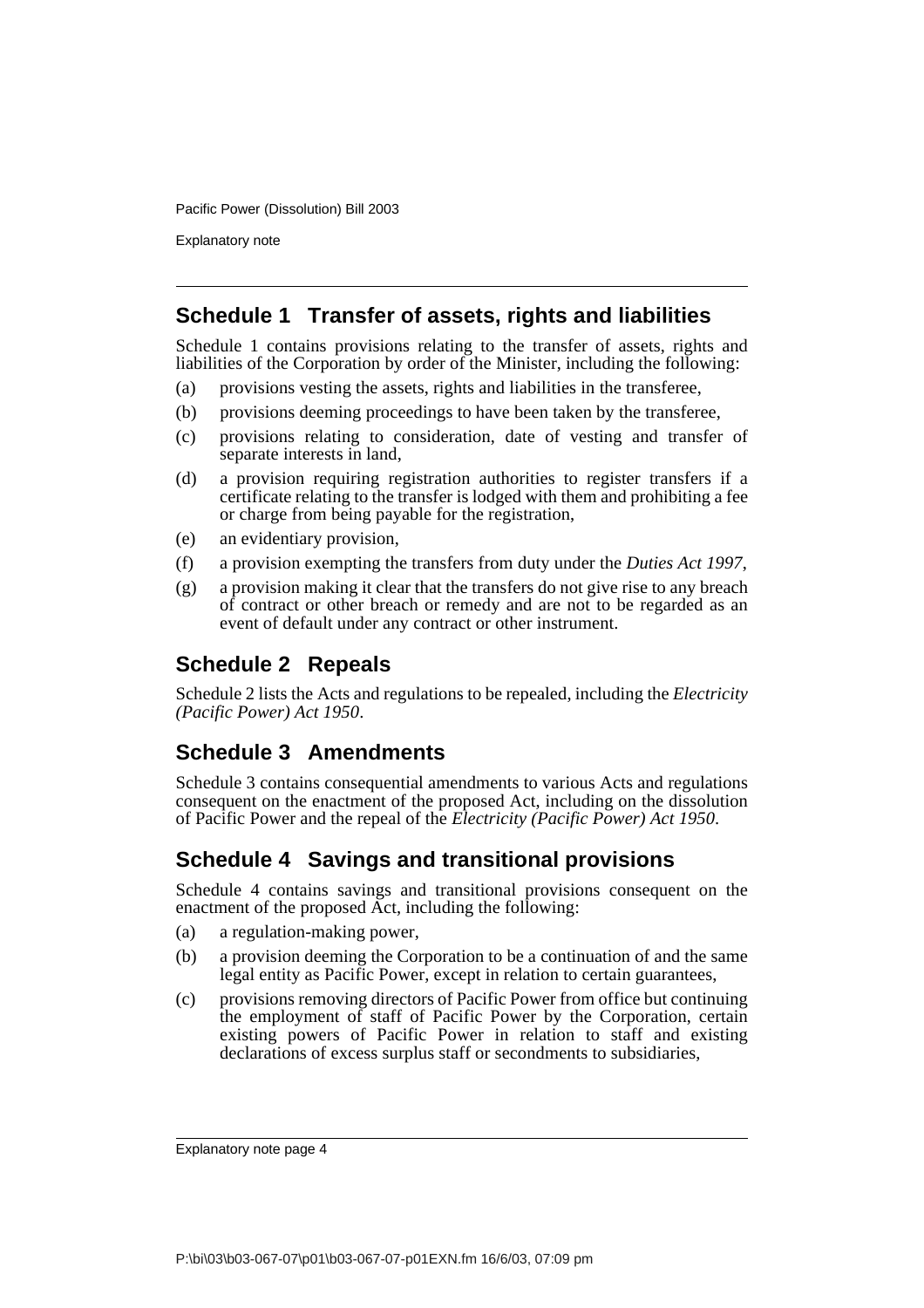Explanatory note

- (d) a provision converting references to Pacific Power in Acts or other instruments to references to the Corporation,
- (e) a provision enabling the Treasurer to guarantee obligations under contracts entered into by former subsidiaries of Pacific Power and also deeming the Treasurer to have entered into existing guarantees,
- (f) provisions enabling former directors to submit annual reports and financial statements relating to Pacific Power,
- (g) a provision saving previous transfers of assets, rights and liabilities of Pacific Power,
- (h) a provision validating any acts or omissions that occur after 1 July 2003 and before the date of assent to the proposed Act.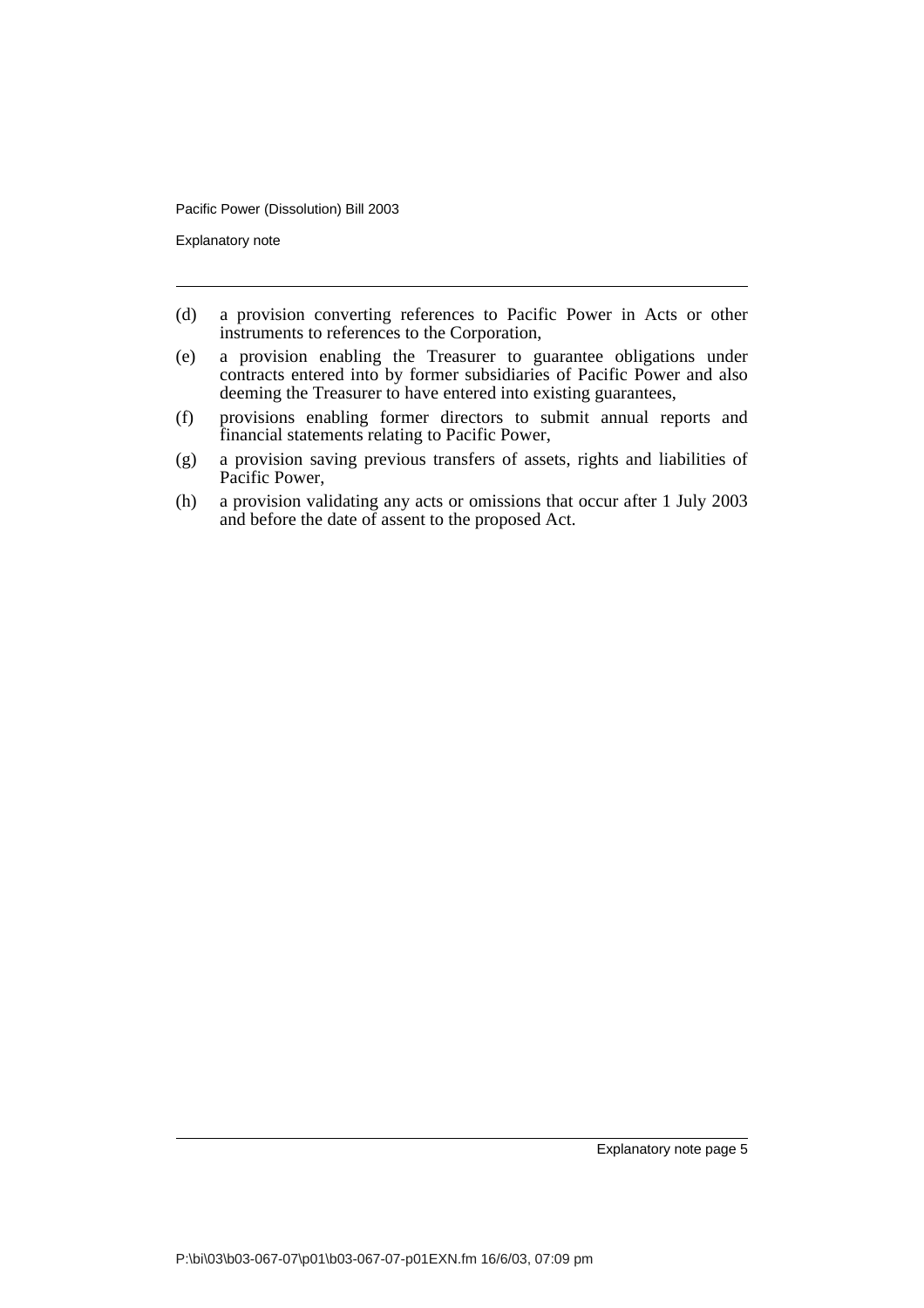Explanatory note

Explanatory note page 6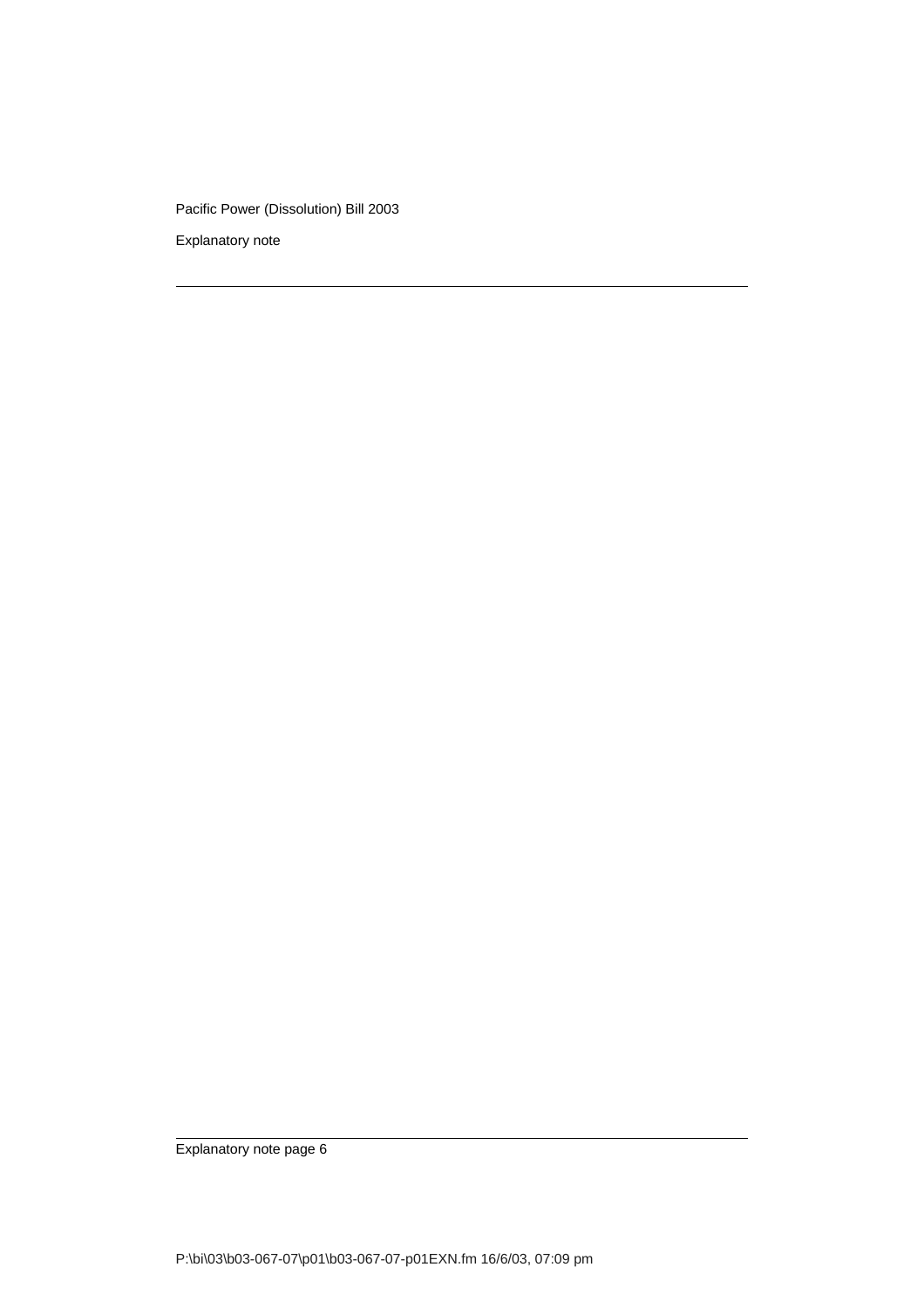First print



New South Wales

# **Pacific Power (Dissolution) Bill 2003**

# **Contents**

|        |                    |                                                                                         | Page                  |
|--------|--------------------|-----------------------------------------------------------------------------------------|-----------------------|
| Part 1 | <b>Preliminary</b> |                                                                                         |                       |
|        |                    | Name of Act                                                                             | $\mathbf{2}^{\prime}$ |
|        | 2                  | Commencement                                                                            | $\mathbf{2}^{\prime}$ |
|        | 3                  | Definitions                                                                             | $\overline{2}$        |
| Part 2 |                    | <b>Dissolution of Pacific Power</b>                                                     |                       |
|        | 4                  | Dissolution of Pacific Power                                                            | 3                     |
| Part 3 |                    | <b>Constitution and functions of Residual Business</b><br><b>Management Corporation</b> |                       |
|        | <b>Division 1</b>  | <b>Constitution and management of Corporation</b>                                       |                       |
|        | 5                  | <b>Constitution of Residual Business Management Corporation</b>                         | 4                     |
|        | 6                  | <b>Objectives of Corporation</b>                                                        | 4                     |
|        | 7                  | General Manager of Corporation                                                          | 4                     |
|        |                    |                                                                                         |                       |

b03-067-07.p01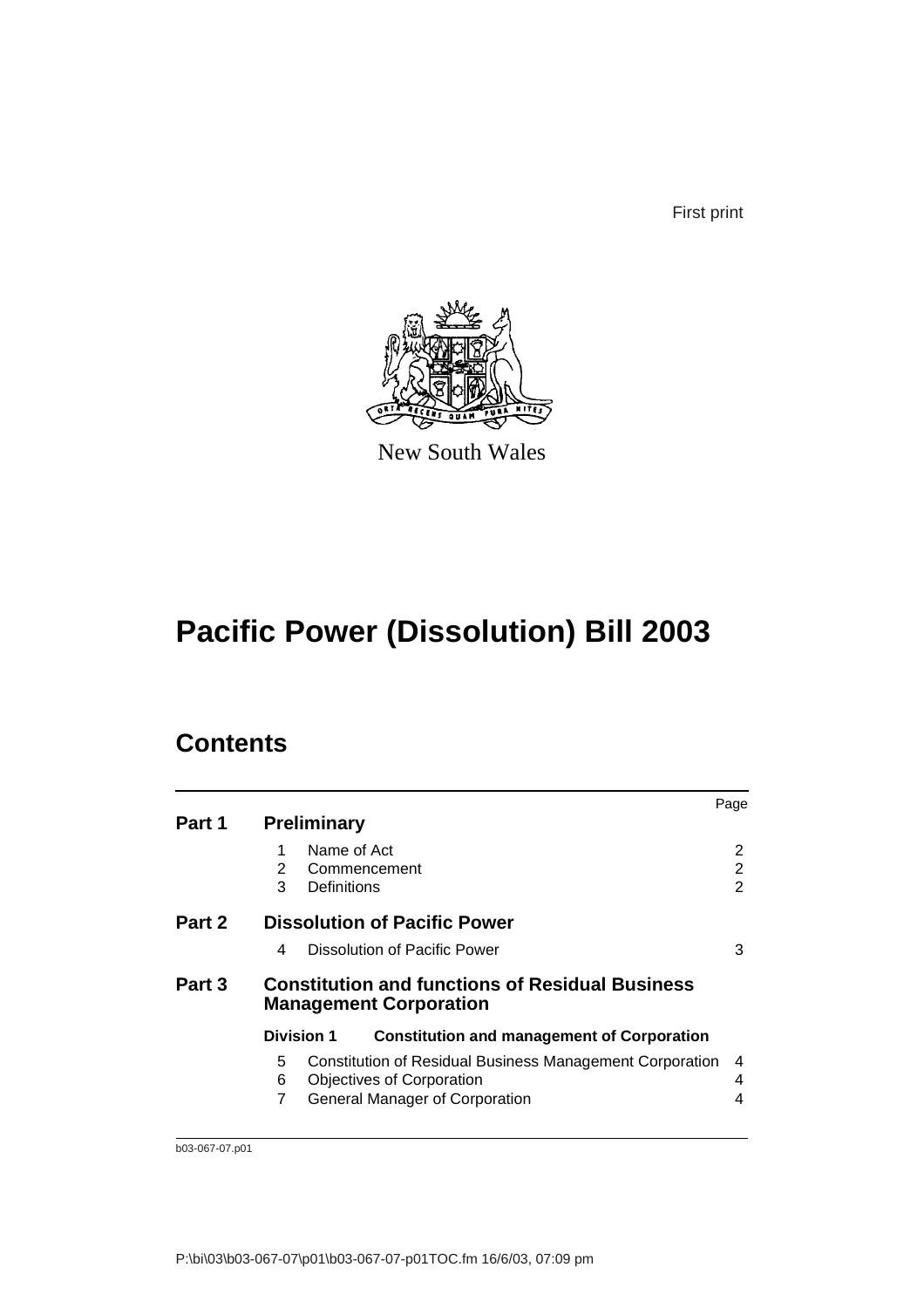**Contents** 

|                  |    |                                                                                     | Page   |
|------------------|----|-------------------------------------------------------------------------------------|--------|
|                  | 8  | General Manager to manage and control affairs of<br>Corporation                     | 5      |
|                  | 9  | <b>Staff of Corporation</b>                                                         | 5<br>5 |
|                  | 10 | Transfer of staff of Corporation                                                    |        |
|                  |    | <b>Division 2</b><br><b>Functions of Corporation</b>                                |        |
|                  | 11 | Functions of Corporation                                                            | 6      |
|                  | 12 | Delegation of functions                                                             | 6      |
|                  | 13 | Business plan of Corporation                                                        | 6      |
| Part 4           |    | <b>Property of Corporation</b>                                                      |        |
|                  | 14 | Property of Pacific Power to become property of Corporation                         | 8      |
|                  | 15 | Transfer of assets, rights and liabilities of Corporation                           | 8      |
| Part 5           |    | <b>Miscellaneous</b>                                                                |        |
|                  | 16 | Provisions of Parts 3 and 4 are Corporations legislation<br>displacement provisions | 9      |
|                  | 17 | Regulations                                                                         | 9      |
|                  | 18 | Repeals                                                                             | 9      |
|                  | 19 | Consequential amendment of other Acts and regulations                               | 9      |
|                  | 20 | Savings and transitional provisions                                                 | 9      |
|                  | 21 | <b>Review of Act</b>                                                                | 9      |
| <b>Schedules</b> |    |                                                                                     |        |
|                  | 1  | Transfer of assets, rights and liabilities                                          | 10     |
|                  | 2  | Repeals                                                                             | 13     |
|                  | 3  | Amendments                                                                          | 14     |
|                  | 4  | Savings and transitional provisions                                                 | 18     |

Contents page 2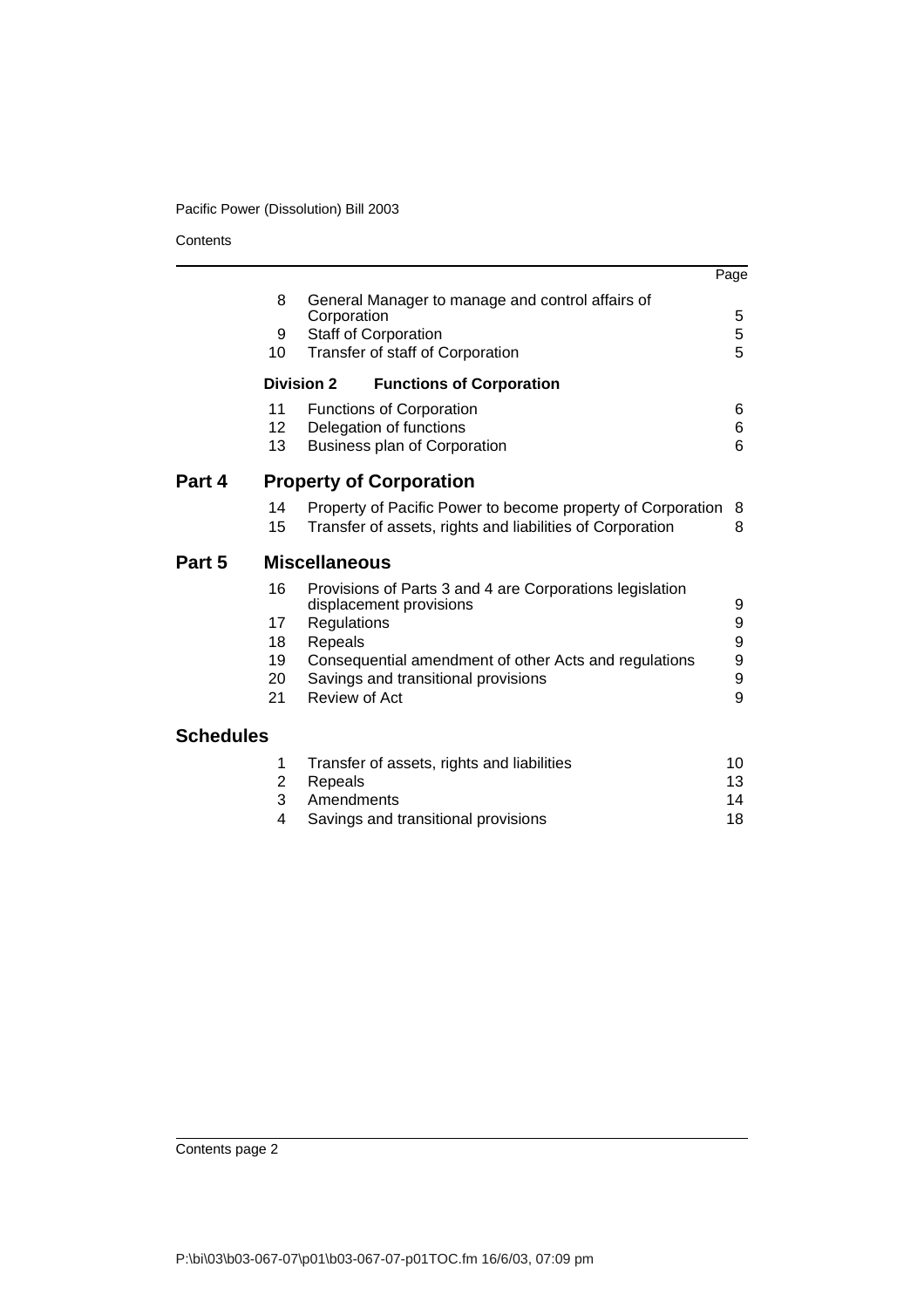

New South Wales

# **Pacific Power (Dissolution) Bill 2003**

No , 2003

### **A Bill for**

An Act to dissolve Pacific Power and to constitute the Residual Business Management Corporation to manage the residual assets, rights and liabilities of Pacific Power; to provide for other consequential matters; and for other purposes.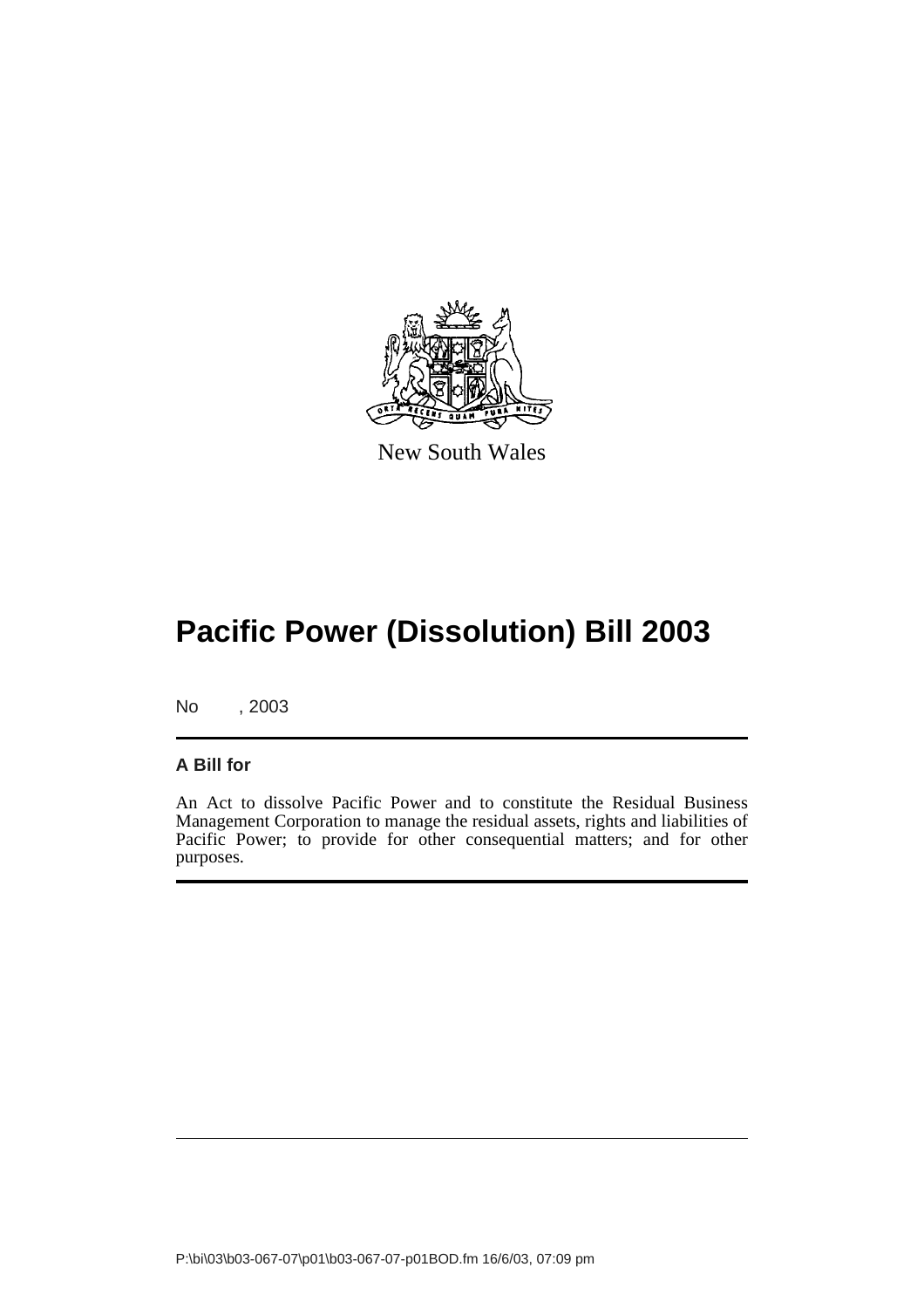#### Clause 1 Pacific Power (Dissolution) Bill 2003

Part 1 Preliminary

<span id="page-9-3"></span><span id="page-9-2"></span><span id="page-9-1"></span><span id="page-9-0"></span>

| The Legislature of New South Wales enacts: |               |                                                                                                                                                                                                                                                                 | $\mathbf{1}$                                  |
|--------------------------------------------|---------------|-----------------------------------------------------------------------------------------------------------------------------------------------------------------------------------------------------------------------------------------------------------------|-----------------------------------------------|
|                                            | <b>Part 1</b> | <b>Preliminary</b>                                                                                                                                                                                                                                              | $\overline{2}$                                |
| 1                                          |               | <b>Name of Act</b>                                                                                                                                                                                                                                              | 3                                             |
|                                            |               | This Act is the <i>Pacific Power (Dissolution)</i> Act 2003.                                                                                                                                                                                                    | 4                                             |
| $\mathbf{2}$                               |               | <b>Commencement</b>                                                                                                                                                                                                                                             | 5                                             |
|                                            |               | This Act commences or is taken to have commenced on 1 July 2003.                                                                                                                                                                                                | 6                                             |
| 3                                          |               | <b>Definitions</b>                                                                                                                                                                                                                                              | $\overline{7}$                                |
|                                            | (1)           | In this Act:                                                                                                                                                                                                                                                    | 8                                             |
|                                            |               | <b>assets</b> means any legal or equitable estate or interest (whether<br>present or future and whether vested or contingent) in real or<br>personal property of any description (including money), and<br>includes securities, choses in action and documents. | 9<br>10 <sup>1</sup><br>11<br>12 <sup>2</sup> |
|                                            |               | <i>Corporation</i> means the Residual<br><b>Business</b><br>Management<br>Corporation constituted by this Act.                                                                                                                                                  | 13<br>14                                      |
|                                            |               | exercise a function includes perform a duty.                                                                                                                                                                                                                    | 15                                            |
|                                            |               | <i>function</i> includes a power, authority or duty.                                                                                                                                                                                                            | 16                                            |
|                                            |               | <i>liabilities</i> means any liabilities, debts and obligations (whether<br>present or future and vested or contingent).                                                                                                                                        | 17<br>18                                      |
|                                            |               | <b>Pacific Power</b> means the corporation established by section 5 of the<br>Electricity (Pacific Power) Act 1950.                                                                                                                                             | 19<br>20                                      |
|                                            |               | <i>public sector service</i> has the same meaning as it has in the <i>Public</i><br>Sector Employment and Management Act 2002.                                                                                                                                  | 21<br>22                                      |
|                                            | (2)           | Notes included in this Act do not form part of this Act.                                                                                                                                                                                                        | 23                                            |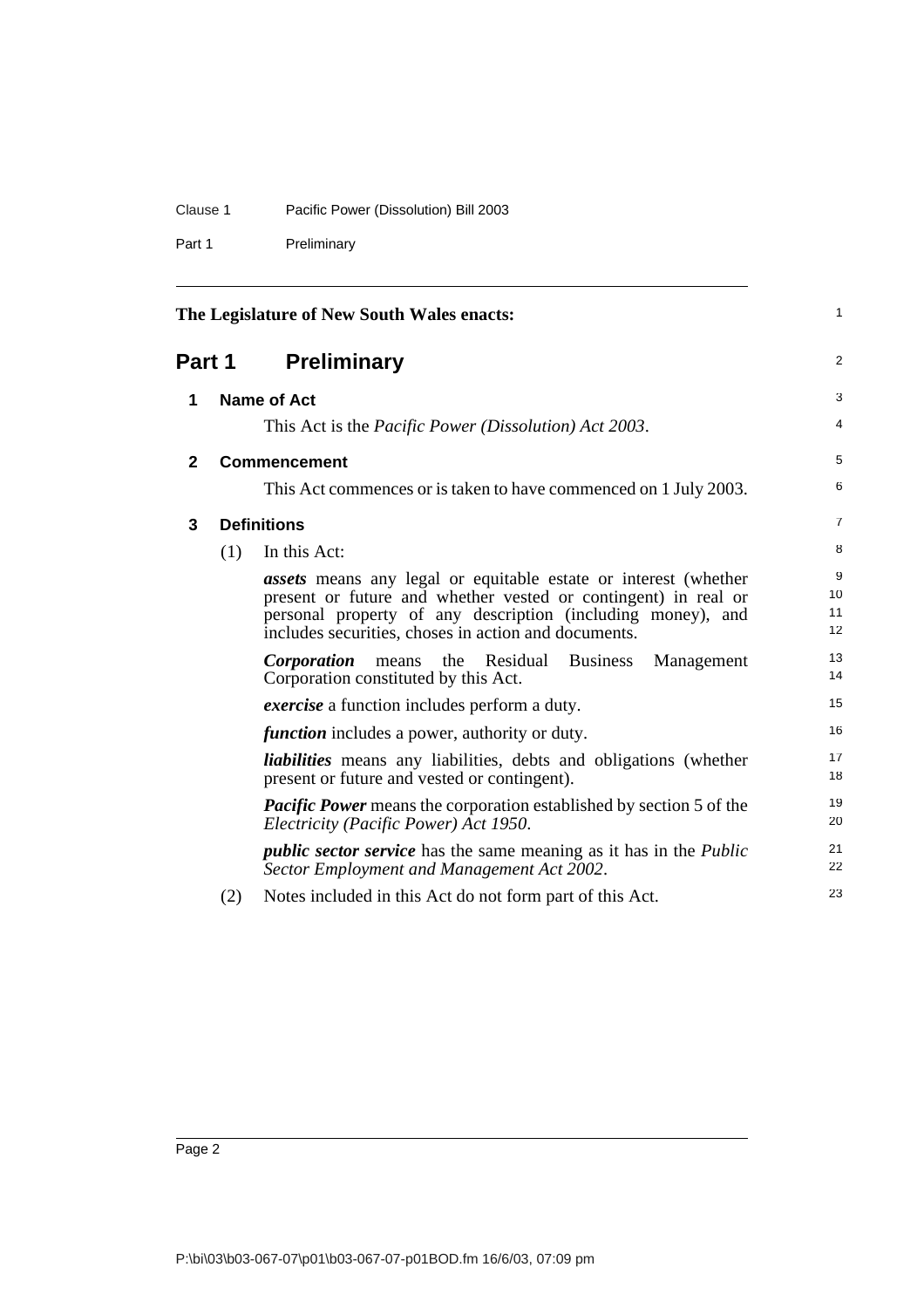| Pacific Power (Dissolution) Bill 2003 | Clause 4 |
|---------------------------------------|----------|
| Dissolution of Pacific Power          | Part 2   |
|                                       |          |

<span id="page-10-1"></span><span id="page-10-0"></span>

| <b>Part 2</b> | <b>Dissolution of Pacific Power</b> |  |
|---------------|-------------------------------------|--|
|               | <b>Dissolution of Pacific Power</b> |  |
|               | Pacific Power is dissolved.         |  |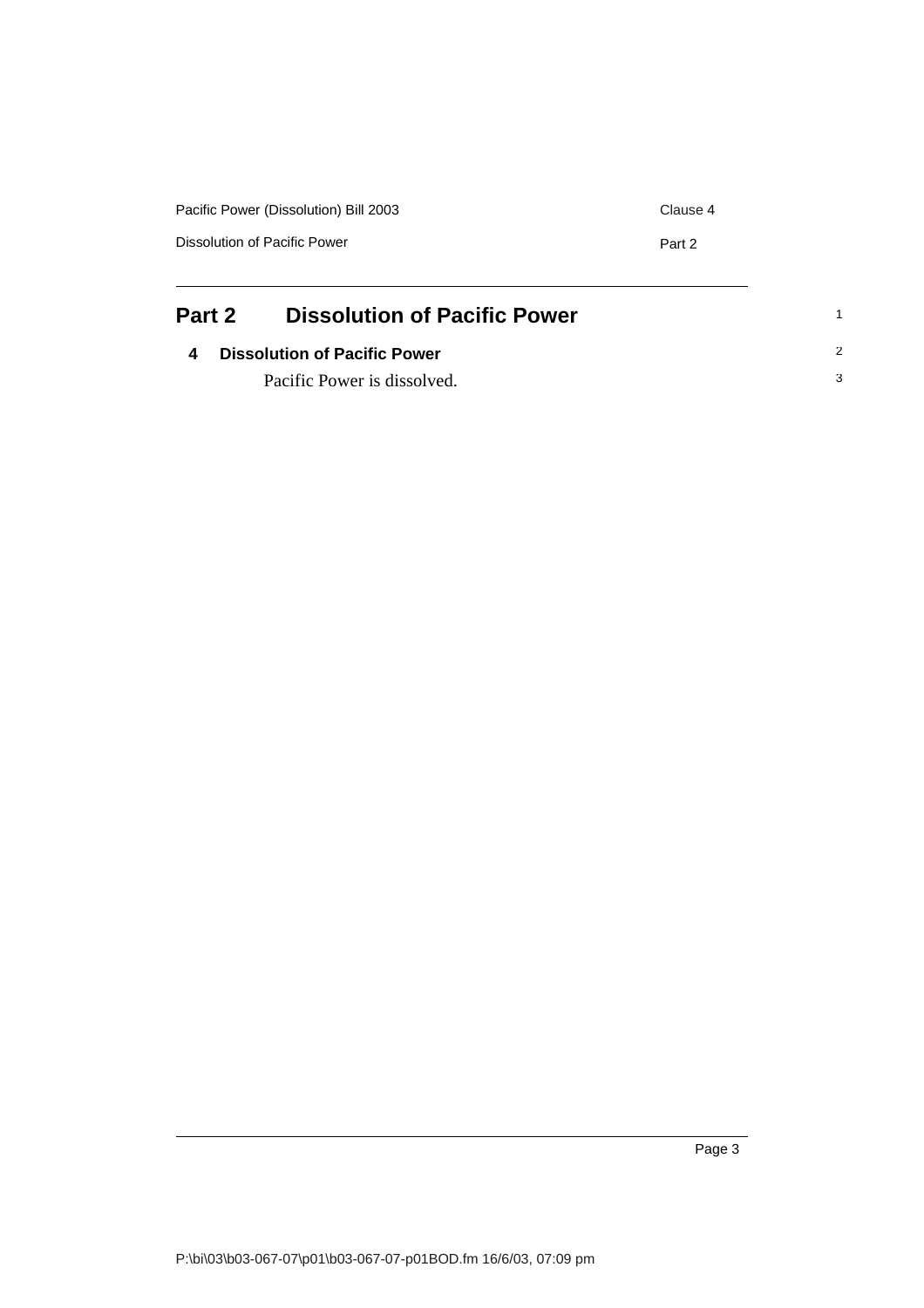| Clause 5 | Pacific Power (Dissolution) Bill 2003                                  |
|----------|------------------------------------------------------------------------|
| Part 3   | Constitution and functions of Residual Business Management Corporation |

<span id="page-11-0"></span>

| Part 3 | <b>Constitution and functions of Residual</b> |
|--------|-----------------------------------------------|
|        | <b>Business Management Corporation</b>        |

### <span id="page-11-2"></span><span id="page-11-1"></span>**Division 1 Constitution and management of Corporation**

|  | 5 Constitution of Residual Business Management Corporation        |
|--|-------------------------------------------------------------------|
|  | There is constituted by this Act a corporation with the corporate |

name "Residual Business Management Corporation".

1  $\mathcal{L}$ 

3

(2) The Corporation is, for the purposes of any Act, a statutory body representing the Crown.

#### <span id="page-11-3"></span>**6 Objectives of Corporation**

The objectives of the Corporation are as follows:

- (a) to manage its assets, rights and liabilities effectively and responsibly,
- (b) to operate at least as efficiently as any comparable business,
- (c) to minimise the risk exposure of the State arising from its activities,
- (d) to achieve the efficient and timely winding up of residual business activities.

#### <span id="page-11-4"></span>**7 General Manager of Corporation**

- (1) The Minister may appoint a General Manager of the Corporation.
- (2) The employment of the General Manager is not subject to Chapter 2 of the *Public Sector Employment and Management Act 2002*.
- (3) The Minister may, from time to time, appoint a person to act in the office of the General Manager during the absence or illness of the General Manager (or during a vacancy in the office of the General Manager) and the person, while so acting, has all the functions of the General Manager and is taken to be the General Manager.
- (4) The Minister may, at any time for any or no reason and without notice, remove a person from office as General Manager or acting General Manager.
- (5) The Minister is to determine the salary and conditions of employment of the General Manager.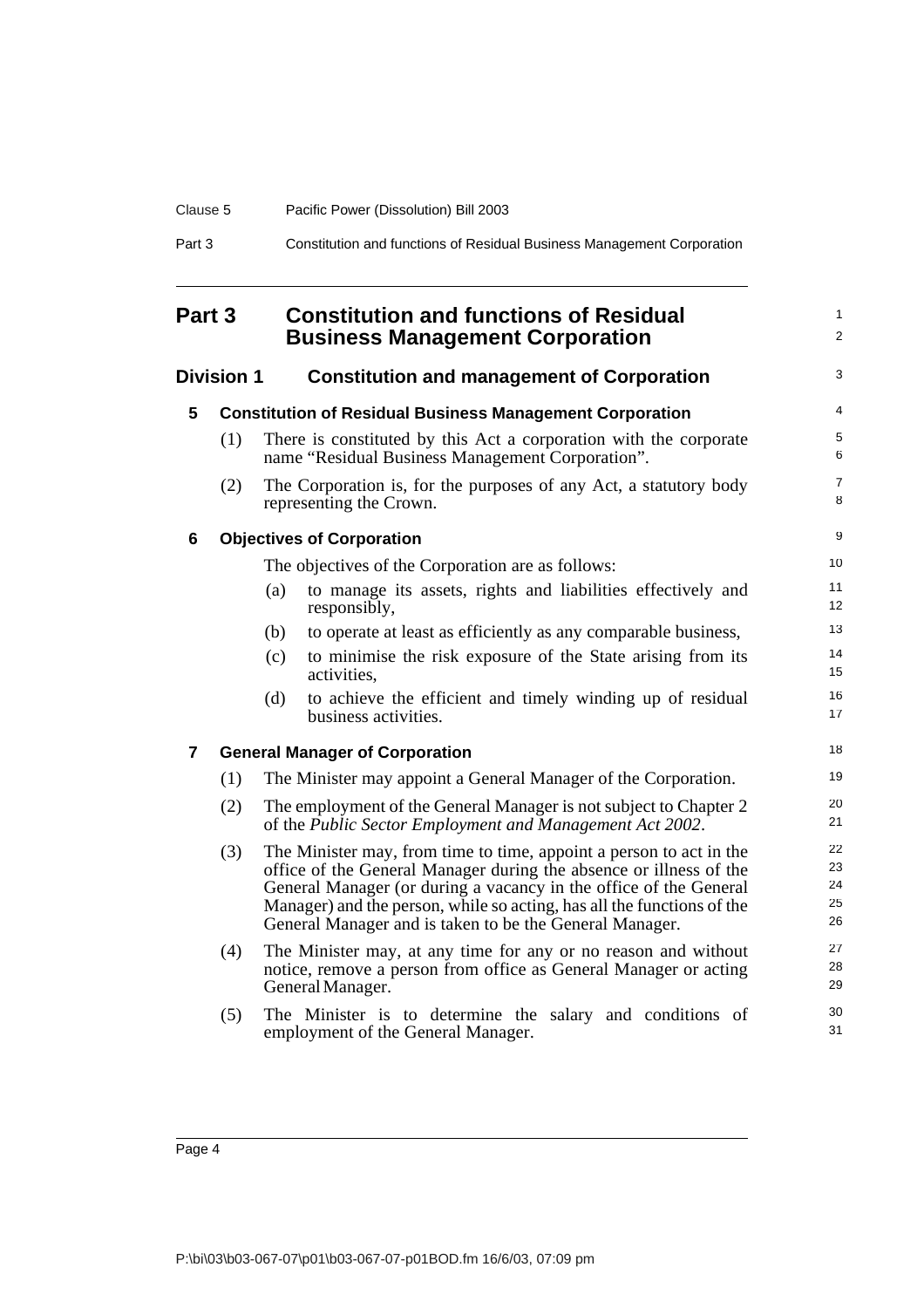Constitution and functions of Residual Business Management Corporation Part 3

<span id="page-12-2"></span><span id="page-12-1"></span><span id="page-12-0"></span>

|    | (6) | Nothing in this section or any other Act or law prevents the Minister<br>from appointing a person who already holds a position in a public<br>sector service as General Manager, in addition to any other position<br>held by the person.                                                                                                                                                                                                                                                                                                      | $\mathbf{1}$<br>$\overline{2}$<br>3<br>4     |
|----|-----|------------------------------------------------------------------------------------------------------------------------------------------------------------------------------------------------------------------------------------------------------------------------------------------------------------------------------------------------------------------------------------------------------------------------------------------------------------------------------------------------------------------------------------------------|----------------------------------------------|
| 8  |     | General Manager to manage and control affairs of Corporation                                                                                                                                                                                                                                                                                                                                                                                                                                                                                   | 5                                            |
|    | (1) | The affairs of the Corporation are to be managed and controlled by<br>the General Manager of the Corporation.                                                                                                                                                                                                                                                                                                                                                                                                                                  | 6<br>$\overline{7}$                          |
|    | (2) | Any act, matter or thing done in the name of, or on behalf of, the<br>Corporation by the General Manager is taken to have been done by<br>the Corporation.                                                                                                                                                                                                                                                                                                                                                                                     | 8<br>9<br>10                                 |
|    | (3) | The General Manager is, in the exercise of the General Manager's<br>functions, subject to the direction and control of the Minister.                                                                                                                                                                                                                                                                                                                                                                                                           | 11<br>12 <sup>°</sup>                        |
| 9  |     | <b>Staff of Corporation</b>                                                                                                                                                                                                                                                                                                                                                                                                                                                                                                                    | 13                                           |
|    | (1) | The Corporation may employ such staff as it requires to exercise its<br>functions.                                                                                                                                                                                                                                                                                                                                                                                                                                                             | 14<br>15                                     |
|    | (2) | The Corporation may fix the salary, wages and conditions of its staff<br>in so far as they are not fixed by or under any other Act or law.                                                                                                                                                                                                                                                                                                                                                                                                     | 16<br>17                                     |
|    | (3) | The Corporation may arrange for the use of the services of any staff<br>(by secondment or otherwise) or facilities of a Government agency<br>or any other public or local authority.                                                                                                                                                                                                                                                                                                                                                           | 18<br>19<br>20                               |
|    | (4) | Any staff of whose services the Corporation makes use is taken to<br>be staff of the Corporation for the purposes of this Act and any other<br>Act that confers functions on the Corporation.                                                                                                                                                                                                                                                                                                                                                  | 21<br>22<br>23                               |
| 10 |     | <b>Transfer of staff of Corporation</b>                                                                                                                                                                                                                                                                                                                                                                                                                                                                                                        | 24                                           |
|    | (1) | The Minister may direct, by order in writing, that any specified staff<br>members of the Corporation be transferred to a public sector<br>service, or a State owned corporation, specified in the order.                                                                                                                                                                                                                                                                                                                                       | 25<br>26<br>27                               |
|    | (2) | Sections 87 (3) (a) and 89 and Division 2 of Part 3.2 of the <i>Public</i><br>Sector Employment and Management Act 2002 apply to a transfer<br>under this section from the Corporation to a public sector service in<br>the same way that they apply to a transfer under section 87 of that<br>Act from the service of a public sector agency to another public<br>sector agency.<br>Note. The provisions referred to in subsection (2) provide for the retention of<br>existing remuneration and leave entitlements for transferred officers. | 28<br>29<br>30<br>31<br>32<br>33<br>34<br>35 |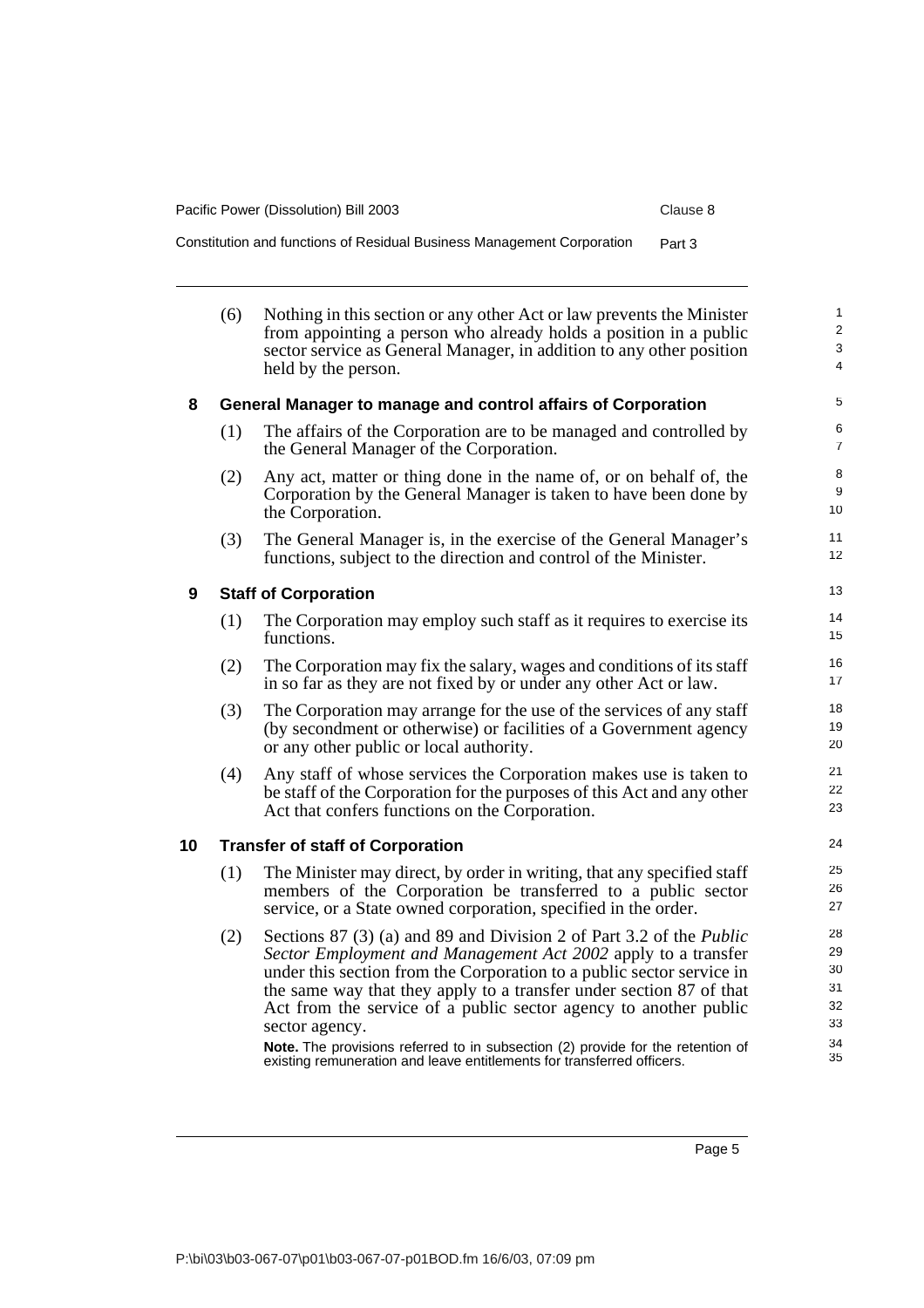#### Clause 11 Pacific Power (Dissolution) Bill 2003

Part 3 Constitution and functions of Residual Business Management Corporation

(3) A member of staff transferred to a State owned corporation under this section is (until other provision is duly made under any Act or law) to be employed in accordance with any relevant statutory provisions, awards, agreements and determinations that would have applied to the staff member had the staff member not been transferred but remained a staff member of the Corporation.

7

#### <span id="page-13-0"></span>**Division 2 Functions of Corporation**

<span id="page-13-1"></span>**11 Functions of Corporation**

- (1) The Corporation has the following functions:
	- (a) to hold on behalf of the State, retain, transfer or dispose of assets, rights and liabilities transferred to it by or under this or any other Act,
	- (b) to carry on any business or activity that relates to the assets, rights and liabilities transferred to it or that is incidental or ancillary to the assets, rights or liabilities,
	- (c) to develop and manage land transferred to it under this Act or otherwise acquired by it,
	- (d) for the purpose of exercising its functions, to enter into any contracts or arrangements for the carrying out of any works or the performance of services or the supply of goods or materials,
	- (e) to do any other thing that is supplemental or incidental to the exercise of its functions,
	- (f) any other functions conferred or imposed on it by or under this or any other Act.
- (2) The Corporation may exercise its functions within or outside New South Wales.

#### <span id="page-13-2"></span>**12 Delegation of functions**

The Corporation may, with the approval of the Minister, delegate to any person the exercise of its functions, other than this power of delegation.

#### <span id="page-13-3"></span>**13 Business plan of Corporation**

(1) The Corporation must prepare and submit to the Minister a business plan not later than 3 months after the commencement of each financial year of the Corporation.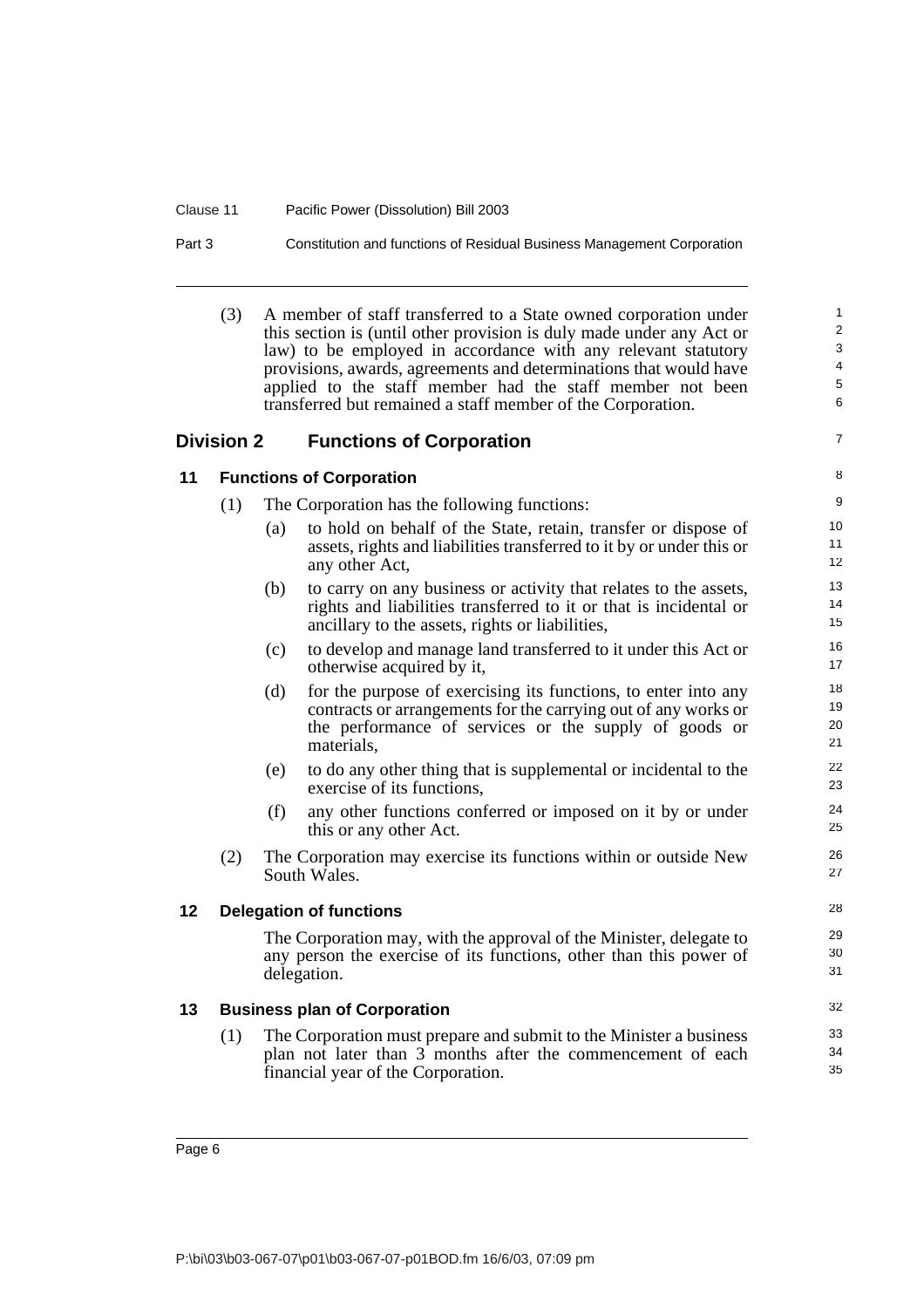#### Constitution and functions of Residual Business Management Corporation Part 3

|  |     | The business plan must specify:                                                             |                      |
|--|-----|---------------------------------------------------------------------------------------------|----------------------|
|  | (a) | the strategy that the Corporation intends to adopt to further its<br>objectives, and        | $\overline{2}$<br>-3 |
|  | (b) | the nature and scope of the activities proposed to be<br>undertaken by the Corporation, and | 4<br>5               |
|  | (c) | any other matters required by the Minister.                                                 | 6                    |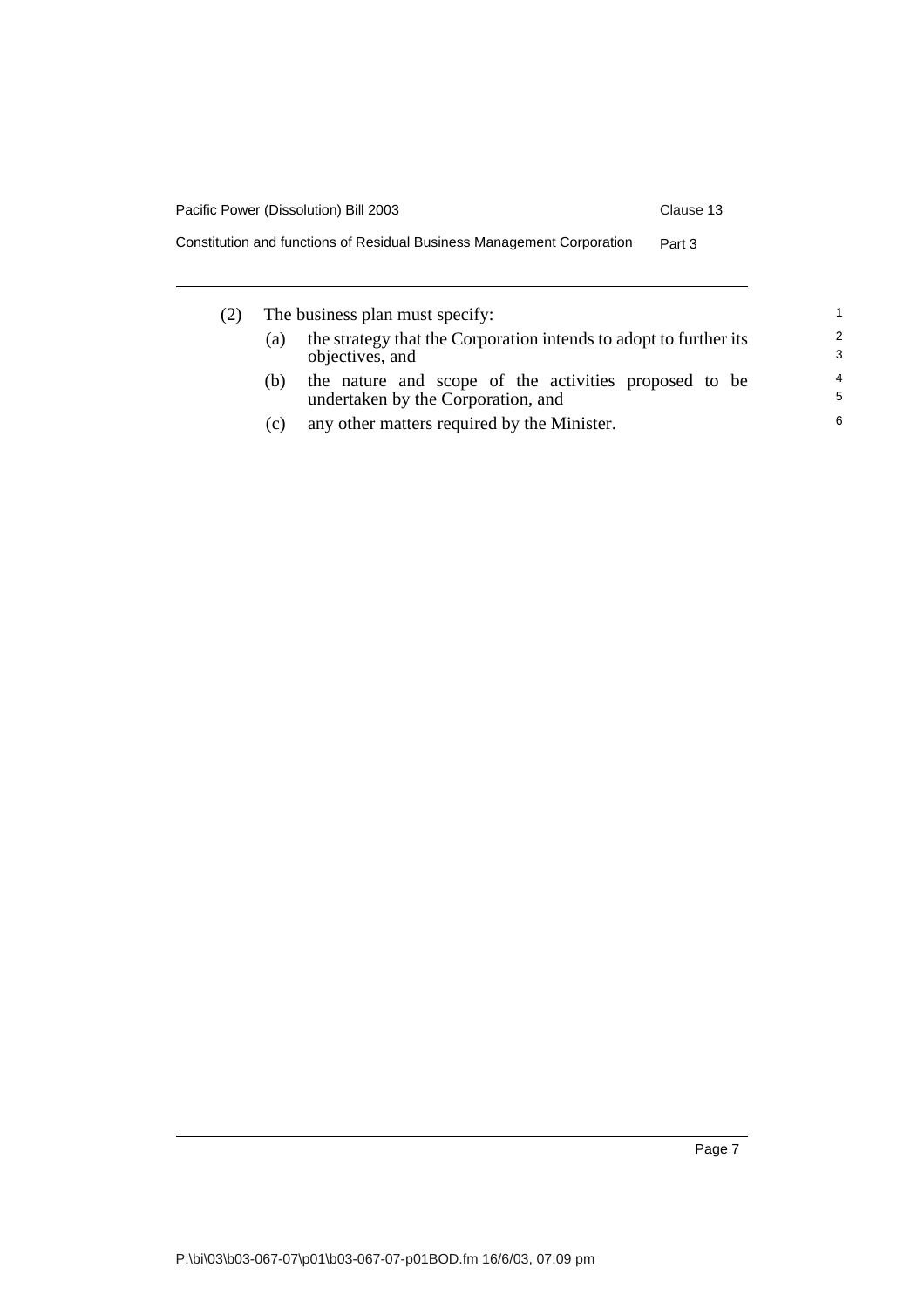Part 4 Property of Corporation

### <span id="page-15-0"></span>**Part 4 Property of Corporation**

#### <span id="page-15-1"></span>**14 Property of Pacific Power to become property of Corporation**

(1) On the dissolution of Pacific Power, the assets, rights and liabilities of Pacific Power immediately before that dissolution become the assets, rights and liabilities of the Corporation.

1

(2) This section does not apply to or in respect of a guarantee taken to have been entered into by the Treasurer under clause 6 of Schedule 4.

#### <span id="page-15-2"></span>**15 Transfer of assets, rights and liabilities of Corporation**

- (1) The Minister may, by order in writing, transfer to a State owned corporation, a subsidiary of the Corporation, the Crown, a local authority or any other person or body acting on behalf of the Crown specified in the order any assets, rights or liabilities of the Corporation.
- (2) The Minister may, by further order under this section, further transfer any assets, rights or liabilities previously transferred under this section.
- (3) An order under this section may be subject to specified terms and conditions.
- (4) Schedule 1 applies to the transfer of assets, rights and liabilities under this section.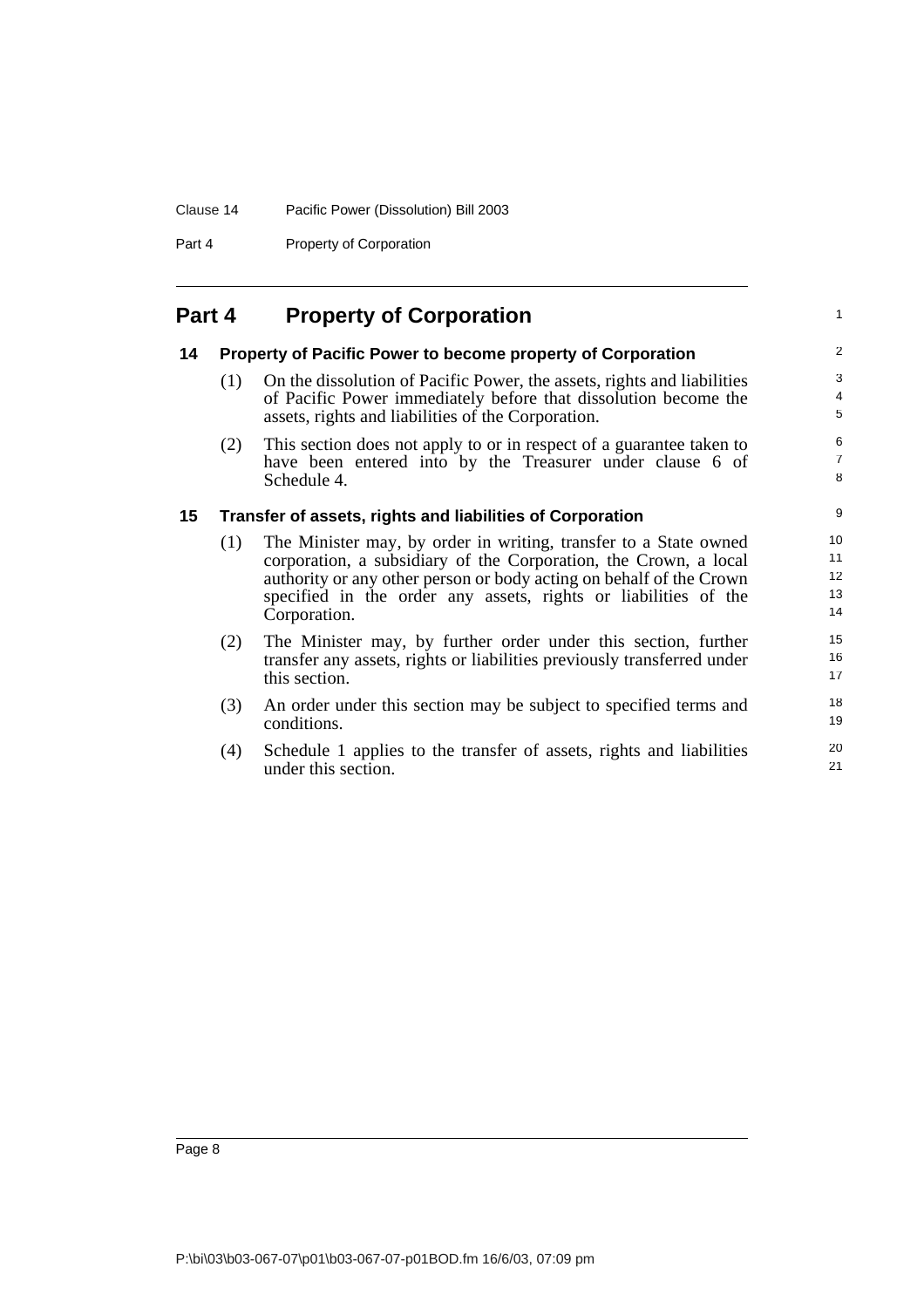Pacific Power (Dissolution) Bill 2003 Clause 16

Miscellaneous **Part 5** 

#### <span id="page-16-6"></span><span id="page-16-5"></span><span id="page-16-4"></span><span id="page-16-3"></span><span id="page-16-2"></span><span id="page-16-1"></span><span id="page-16-0"></span>**Part 5 Miscellaneous 16 Provisions of Parts 3 and 4 are Corporations legislation displacement provisions** The provisions of Parts 3 and 4 are declared to be Corporations legislation displacement provisions for the purposes of section 5G of the *Corporations Act 2001* of the Commonwealth in relation to the whole of the Corporations legislation generally. **Note.** Section 5G (11) of the Corporations Act 2001 of the Commonwealth provides that if a State law declares a provision of a State law to be a Corporations legislation displacement provision, any provision of the Corporations legislation with which the State legislation would otherwise be inconsistent does not apply to the extent necessary to avoid the inconsistency. **17 Regulations** The Governor may make regulations, not inconsistent with this Act, for or with respect to any matter that by this Act is required or permitted to be prescribed or that is necessary or convenient to be prescribed for carrying out or giving effect to this Act. **18 Repeals** The Acts and Regulation specified in Schedule 2 are repealed. **19 Consequential amendment of other Acts and regulations** Each Act and regulation specified in Schedule 3 is amended as set out in that Schedule. **20 Savings and transitional provisions** Schedule 4 has effect. **21 Review of Act** (1) The Minister is to review this Act to determine whether the policy objectives of the Act remain valid and whether the terms of the Act remain appropriate for securing those objectives. (2) The review is to be undertaken as soon as possible after the period of 5 years from the date of assent to this Act. (3) A report on the outcome of the review is to be tabled in each House of Parliament within 12 months after the end of the period of 5 years. 1  $\mathcal{L}$ 3 4 5 6 7 8 9 10 11 12 13 14 15 16 17 18 19 20 21 22 23 24 25 26 27 28 29 30 31 32 33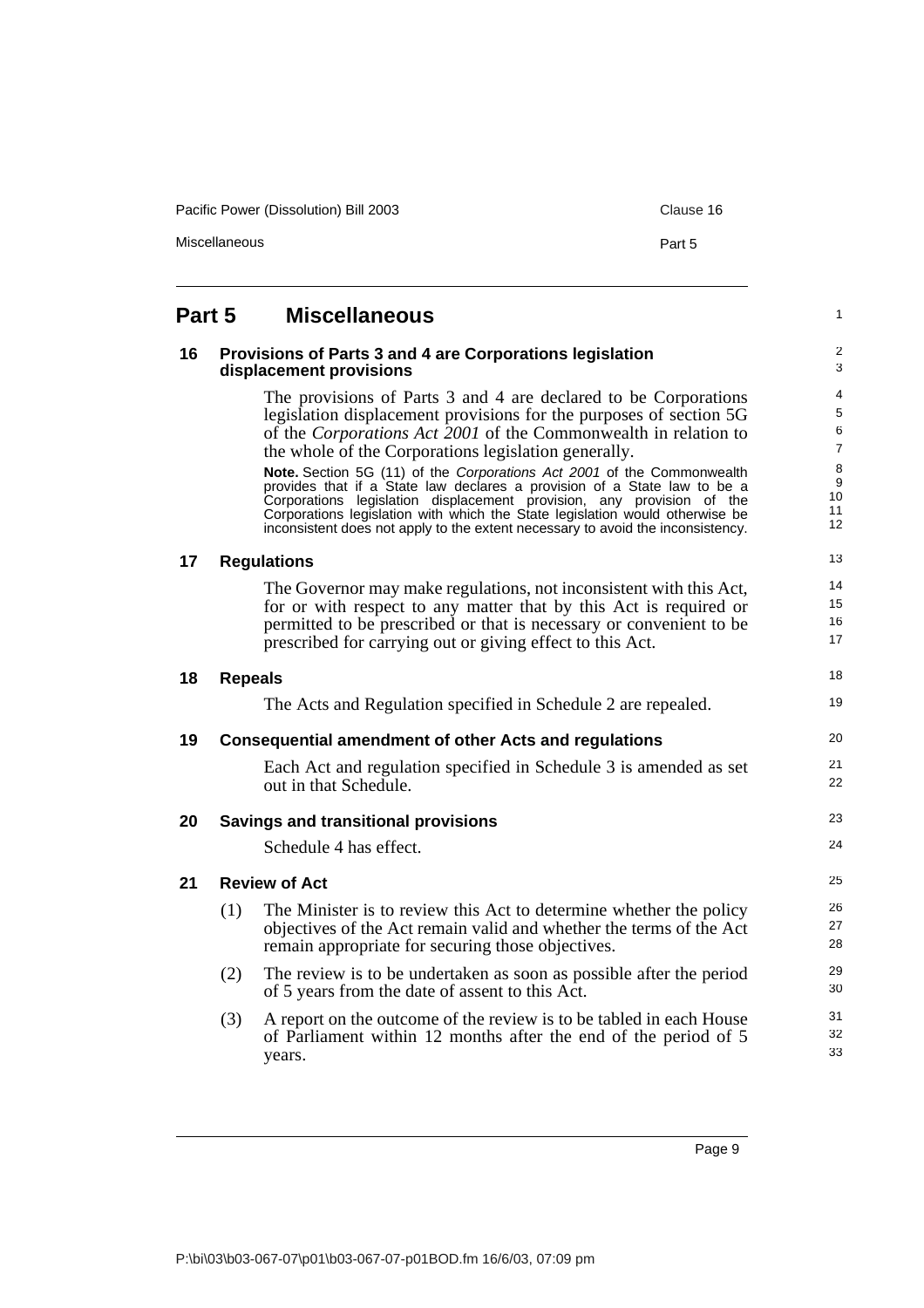Schedule 1 Transfer of assets, rights and liabilities

# <span id="page-17-0"></span>**Schedule 1 Transfer of assets, rights and liabilities**

1

|   | (Section 15)                                                                                                                                                                                                                                                                                                                                              | $\overline{2}$                   |
|---|-----------------------------------------------------------------------------------------------------------------------------------------------------------------------------------------------------------------------------------------------------------------------------------------------------------------------------------------------------------|----------------------------------|
| 1 | <b>Definitions</b>                                                                                                                                                                                                                                                                                                                                        | 3                                |
|   | In this Schedule:                                                                                                                                                                                                                                                                                                                                         | 4                                |
|   | <i>registration authority</i> means a person or body that has functions<br>under any law in connection with the keeping of a register in respect<br>of assets, rights or liabilities.                                                                                                                                                                     | 5<br>6<br>$\overline{7}$         |
|   | <i>transfer order</i> means an order made under section 15.                                                                                                                                                                                                                                                                                               | 8                                |
|   | <i>transferee</i> means the person or body to whom any assets, rights or<br>liabilities are transferred under a transfer order.                                                                                                                                                                                                                           | 9<br>10                          |
|   | transferor means the person or body from whom any assets, rights<br>or liabilities are transferred under a transfer order.                                                                                                                                                                                                                                | 11<br>12 <sup>2</sup>            |
| 2 | Vesting of assets, rights and liabilities in transferee                                                                                                                                                                                                                                                                                                   | 13                               |
|   | When any assets, rights or liabilities are transferred under a transfer<br>order, the following provisions have effect (subject to the transfer<br>order):                                                                                                                                                                                                | 14<br>15<br>16                   |
|   | the assets vest in the transferee by virtue of this clause without<br>(a)<br>the need for any conveyance, transfer, assignment or<br>assurance.                                                                                                                                                                                                           | 17<br>18<br>19                   |
|   | the rights and liabilities become, by virtue of this clause, the<br>(b)<br>rights and liabilities of the transferee,                                                                                                                                                                                                                                      | 20<br>21                         |
|   | all proceedings relating to the assets, rights or liabilities<br>(c)<br>commenced before the transfer by or against the transferor or<br>a predecessor of the transferor and pending immediately<br>before the transfer are taken to be proceedings pending by or<br>against the transferee,                                                              | 22<br>23<br>24<br>25<br>26       |
|   | (d)<br>any act, matter or thing done or omitted to be done in relation<br>to the assets, rights or liabilities before the transfer by, to or in<br>respect of the transferor is (to the extent that the act, matter or<br>thing has any force or effect) taken to have been done or<br>omitted by, to or in respect of the transferee,                    | 27<br>28<br>29<br>30<br>31       |
|   | a reference in any other Act, in any instrument made under<br>(e)<br>any other Act or in any document of any kind to the transferor<br>or predecessor of the transferor is (to the extent that it relates<br>to those assets, rights or liabilities but subject to the<br>regulations), to be read as, or as including, a reference to the<br>transferee. | 32<br>33<br>34<br>35<br>36<br>37 |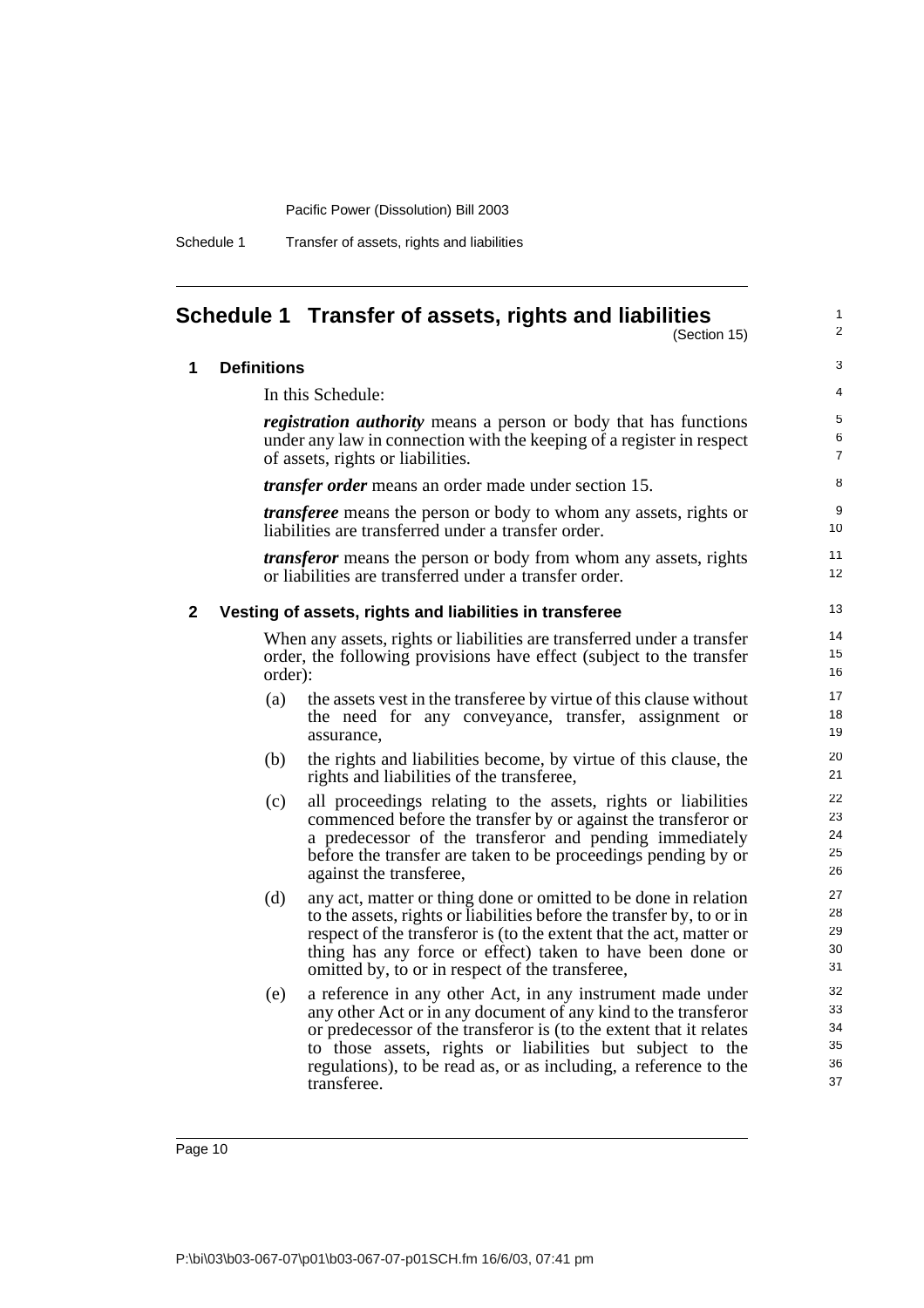| 3 |     | <b>Consideration for vesting</b>                                                                                                                  | 1                   |
|---|-----|---------------------------------------------------------------------------------------------------------------------------------------------------|---------------------|
|   |     | A transfer order may specify the consideration for which a transfer                                                                               | 2                   |
|   |     | to which it applies is made and the value or values at which the<br>assets, rights or liabilities are transferred.                                | 3<br>4              |
|   |     |                                                                                                                                                   |                     |
| 4 |     | Date of vesting                                                                                                                                   | 5                   |
|   |     | A transfer order takes effect on the date it is made or on such other<br>date as may be specified in the order.                                   | 6<br>$\overline{7}$ |
| 5 |     | <b>Transfer of interests in land</b>                                                                                                              | 8                   |
|   | (1) | A transfer order may transfer an interest in respect of land vested in                                                                            | 9                   |
|   |     | the transferor without transferring the whole of the interests of the<br>transferor in that land.                                                 | 10<br>11            |
|   | (2) | If the interest transferred is not a separate interest, the order operates                                                                        | 12                  |
|   |     | to create the interest transferred in such terms as are specified in the<br>order.                                                                | 13<br>14            |
|   |     |                                                                                                                                                   | 15                  |
|   | (3) | This clause does not limit any other provision of this Act.                                                                                       |                     |
| 6 |     | <b>Confirmation of vesting</b>                                                                                                                    | 16                  |
|   | (1) | The Minister may by order in writing confirm a transfer of assets,<br>rights or liabilities by operation of Part 4.                               | 17<br>18            |
|   | (2) | Such an order is evidence of the transfer.                                                                                                        | 19                  |
| 7 |     | <b>Certification to registration authorities</b>                                                                                                  | 20                  |
|   | (1) | The Minister, or a transferee under a transfer order, may lodge with                                                                              | 21                  |
|   |     | a registration authority a certificate certifying as to such information<br>as may reasonably be required by the registration authority to enable | 22<br>23            |
|   |     | the registration authority to exercise any function of the authority                                                                              | 24                  |
|   |     | arising in connection with the transfer of any asset, right or liability                                                                          | 25                  |
|   |     | pursuant to the transfer order.                                                                                                                   | 26                  |
|   | (2) | The certificate is to be accepted and acted on by the registration                                                                                | 27                  |
|   |     | authority and, despite any other law, the registration authority is not                                                                           | 28<br>29            |
|   |     | entitled to require that the information concerned be provided to it<br>in any particular form or in any particular manner.                       | 30                  |
|   | (3) | No fee or charge is payable by the transferee to a registration                                                                                   | 31                  |
|   |     | authority for or in respect of the exercise of any function by the                                                                                | 32                  |
|   |     | registration authority in connection with the transfer of an asset,<br>right or liability by operation of Part 4.                                 | 33<br>34            |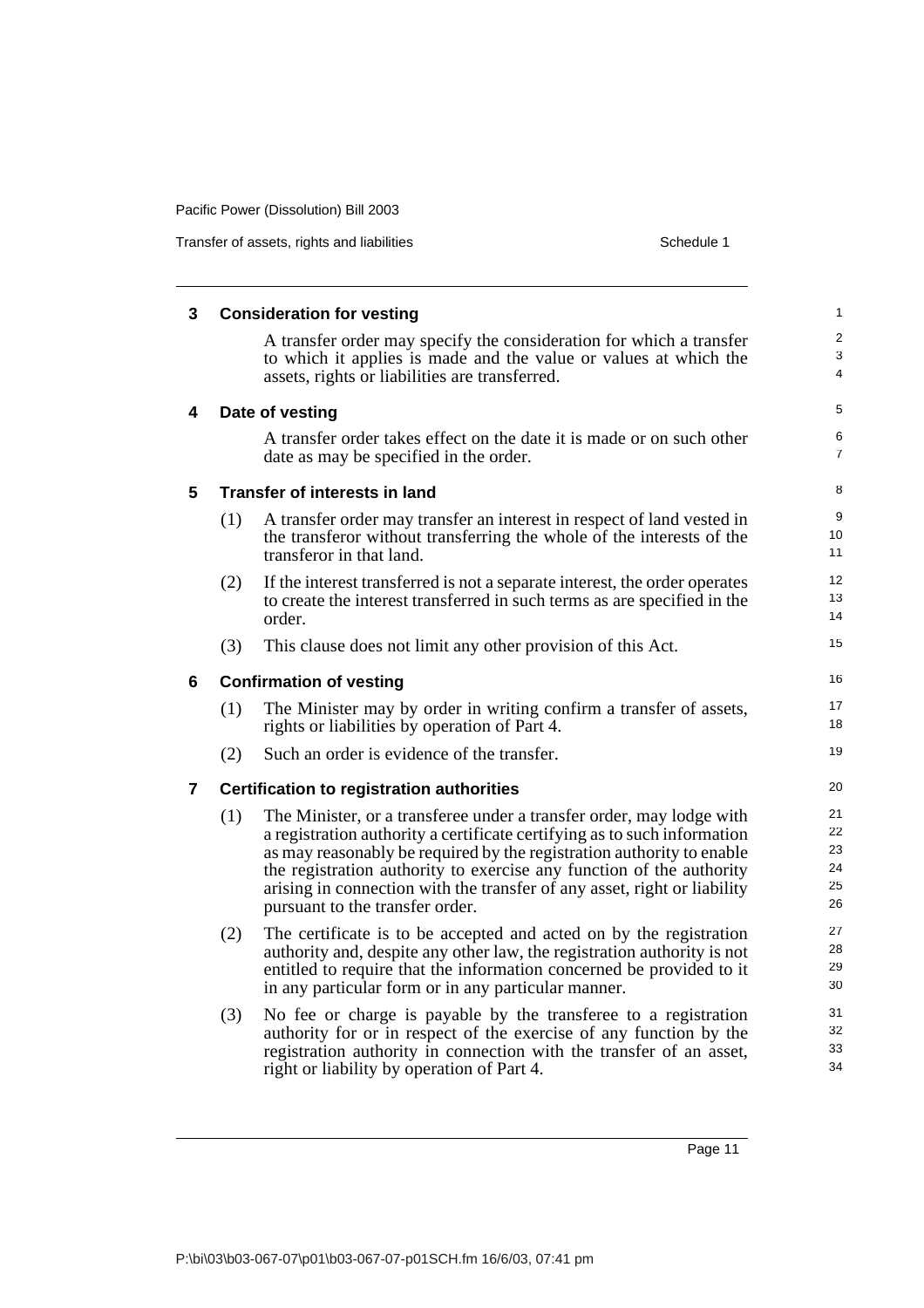Schedule 1 Transfer of assets, rights and liabilities

#### **8 Evidence of orders and certificates**

A document purporting to be a transfer order or an order or certificate given under a provision of this Act is, unless the contrary is established, taken to be such an order or certificate and to have been properly made.

#### **9 Exemption from duty**

Duty under the *Duties Act 1997* is not chargeable in respect of:

- (a) a transfer of assets, rights or liabilities by operation of Part 4, or
- (b) anything certified by the Minister as having been done in consequence of such a transfer (for example, the transfer or registration of an interest in land).

#### **10 Operation of section 15 and Schedule**

- (1) The operation of section 15 and this Schedule is not to be regarded:
	- (a) as a breach of contract or confidence or otherwise as a civil wrong, or
	- (b) as a breach of any contractual provision prohibiting, restricting or regulating the assignment or transfer of assets, rights or liabilities, or
	- (c) as giving rise to any remedy by a party to an instrument, or as causing or permitting the termination of any instrument, because of a change in the beneficial or legal ownership of any asset, right or liability.
- (2) The operation of section 15 and this Schedule is not to be regarded as an event of default under any contract or other instrument.
- (3) No attornment to the transferee by a lessee from the transferor is required.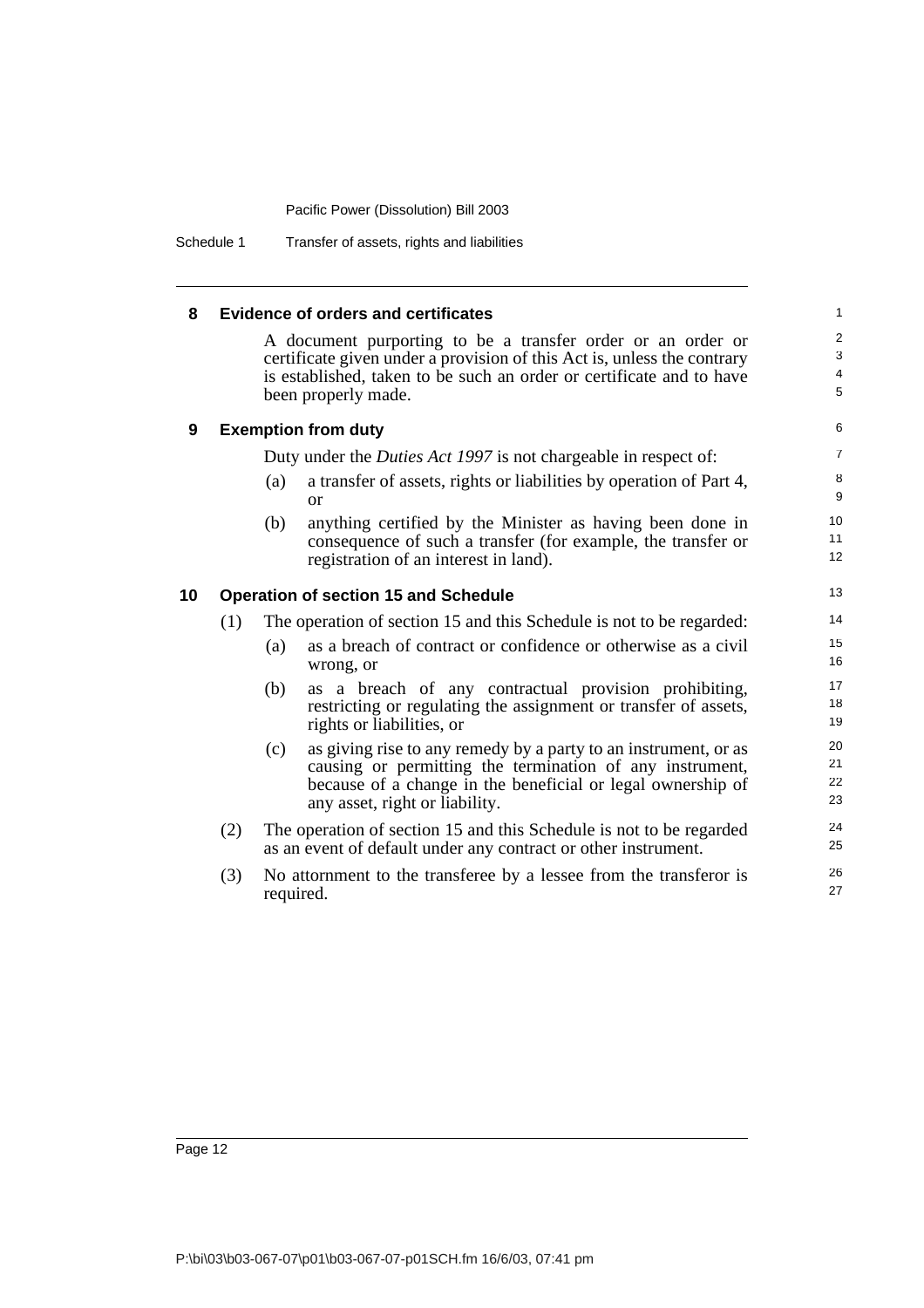Repeals Schedule 2

1

# <span id="page-20-0"></span>**Schedule 2 Repeals**

| <b>U L</b> INVUUU<br>(Section 18)                                                           | 2                   |
|---------------------------------------------------------------------------------------------|---------------------|
| Electricity Commission (Amendment) Act 1982 No 63                                           | 3                   |
| <i>Electricity Commission (Amendment) Act 1987 No 105</i>                                   | 4                   |
| Electricity Commission (Amendment) Act 1989 No 3                                            | 5                   |
| Electricity Commission (Appeal Tribunal) Amendment Act 1980<br>No 43                        | 6<br>$\overline{7}$ |
| Electricity Commission (Balmain Electric Light<br>Company<br>Purchase) Act 1950 No 40       | 8<br>9              |
| Electricity Commission (State Coal Mines) Act 1973 No 37                                    | 10                  |
| Electricity Commission (Transfer of Reticulation Works) Act 1957<br>No 43                   | 11<br>12            |
| <i>Electricity (Pacific Power) Act 1950 No 22</i>                                           | 13                  |
| Electricity (Pacific Power) (Savings and<br><i>Transitional</i> )<br><b>Regulation 1995</b> | 14<br>15            |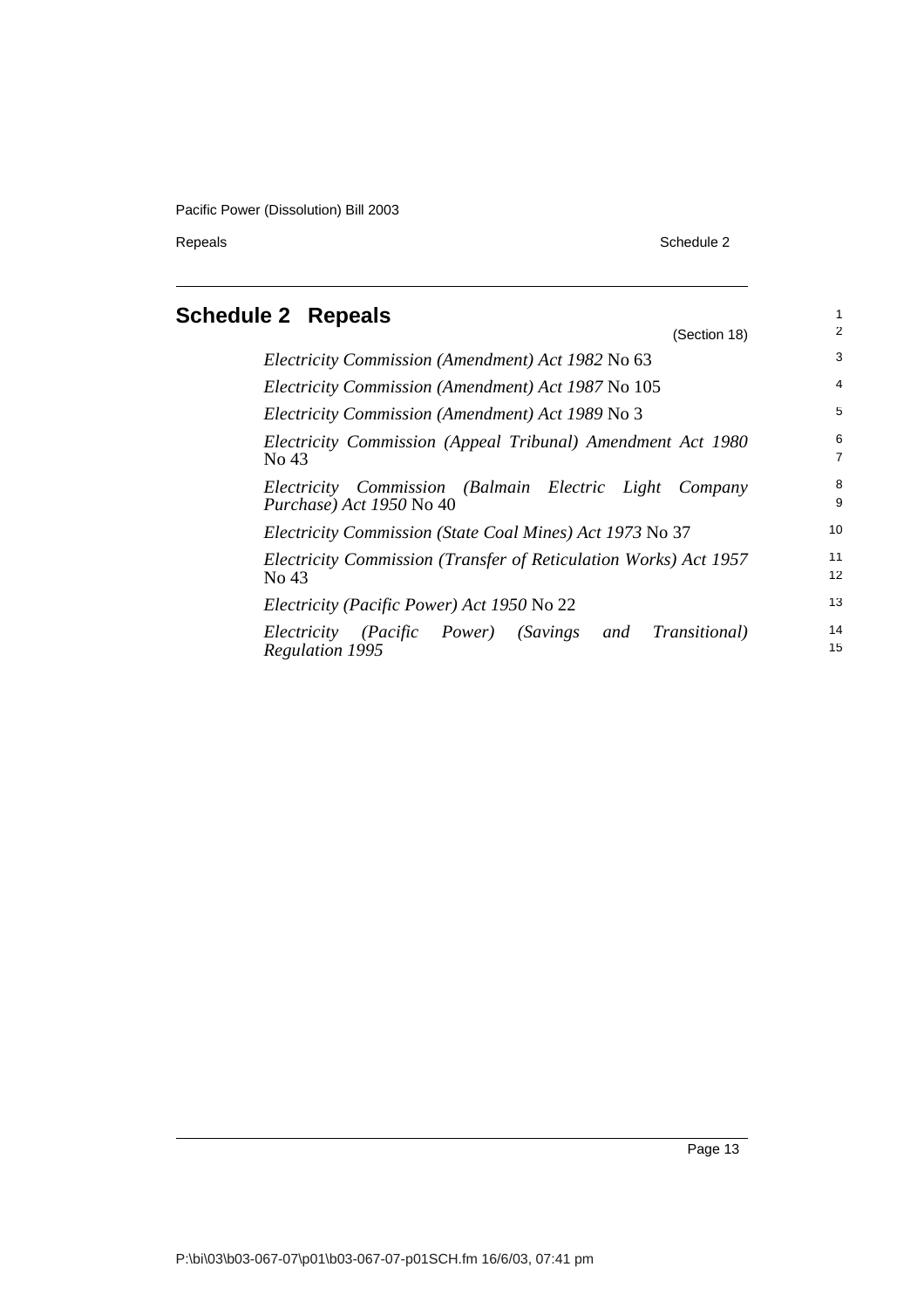Schedule 3 Amendments

 $\frac{1}{2}$ 

<span id="page-21-0"></span>

| <b>Schedule 3 Amendments</b><br>$\mathbf{1}$<br>$\overline{2}$<br>(Section 19) |                                                                                                                         |          |  |
|--------------------------------------------------------------------------------|-------------------------------------------------------------------------------------------------------------------------|----------|--|
| 3.1                                                                            | <b>Anti-Discrimination Act 1977 No 48</b>                                                                               | 3        |  |
|                                                                                | <b>Section 49ZU Application of Part</b>                                                                                 | 4        |  |
|                                                                                | Omit section 49ZU (1) (c). Insert instead:                                                                              | 5        |  |
|                                                                                | 1 January 1993—persons who are employed in the<br>(c)<br>public sector in fire fighting or fire prevention,             | 6<br>7   |  |
| 3.2                                                                            | <b>Attachment of Wages Limitation Act 1957 No 28</b>                                                                    | 8        |  |
|                                                                                | <b>Schedule</b>                                                                                                         | 9        |  |
|                                                                                | Omit "Pacific Power".                                                                                                   | 10       |  |
| 3.3 <sub>1</sub>                                                               | Dams Safety Act 1978 No 96                                                                                              | 11       |  |
| [1]                                                                            | <b>Section 8 Members</b>                                                                                                | 12       |  |
|                                                                                | Omit "8" from section 8 (1). Insert instead "9".                                                                        | 13       |  |
| [2]                                                                            | Section $8(2)(a)$ and $(a1)$                                                                                            | 14       |  |
|                                                                                | Omit section $8(2)$ (a). Insert instead:                                                                                | 15       |  |
|                                                                                | a person nominated by Snowy Hydro Limited,<br>(a)                                                                       | 16       |  |
|                                                                                | (a1)<br>a person nominated by the portfolio Minister under the<br>State Owned Corporations Act 1989 for the electricity | 17<br>18 |  |
|                                                                                | generators that are State owned corporations under that<br>Act,                                                         | 19<br>20 |  |
| $3.4^{\circ}$                                                                  | Electricity Safety Act 1945 (1946 No 13)                                                                                | 21       |  |
| [1]                                                                            | <b>Section 4 Definitions</b>                                                                                            | 22       |  |
|                                                                                | Omit paragraph (a) of the definition of <i>Electricity supply authority</i> in<br>section $4(1)$ .                      | 23<br>24 |  |
| [2]                                                                            | Section 4 (1), definition of "Pacific Power"                                                                            | 25       |  |
|                                                                                | Omit the definition.                                                                                                    | 26       |  |
| $[3]$                                                                          | <b>Section 14A Application of Part</b>                                                                                  | 27       |  |
|                                                                                | Omit "Pacific Power or" wherever occurring.                                                                             | 28       |  |
|                                                                                |                                                                                                                         |          |  |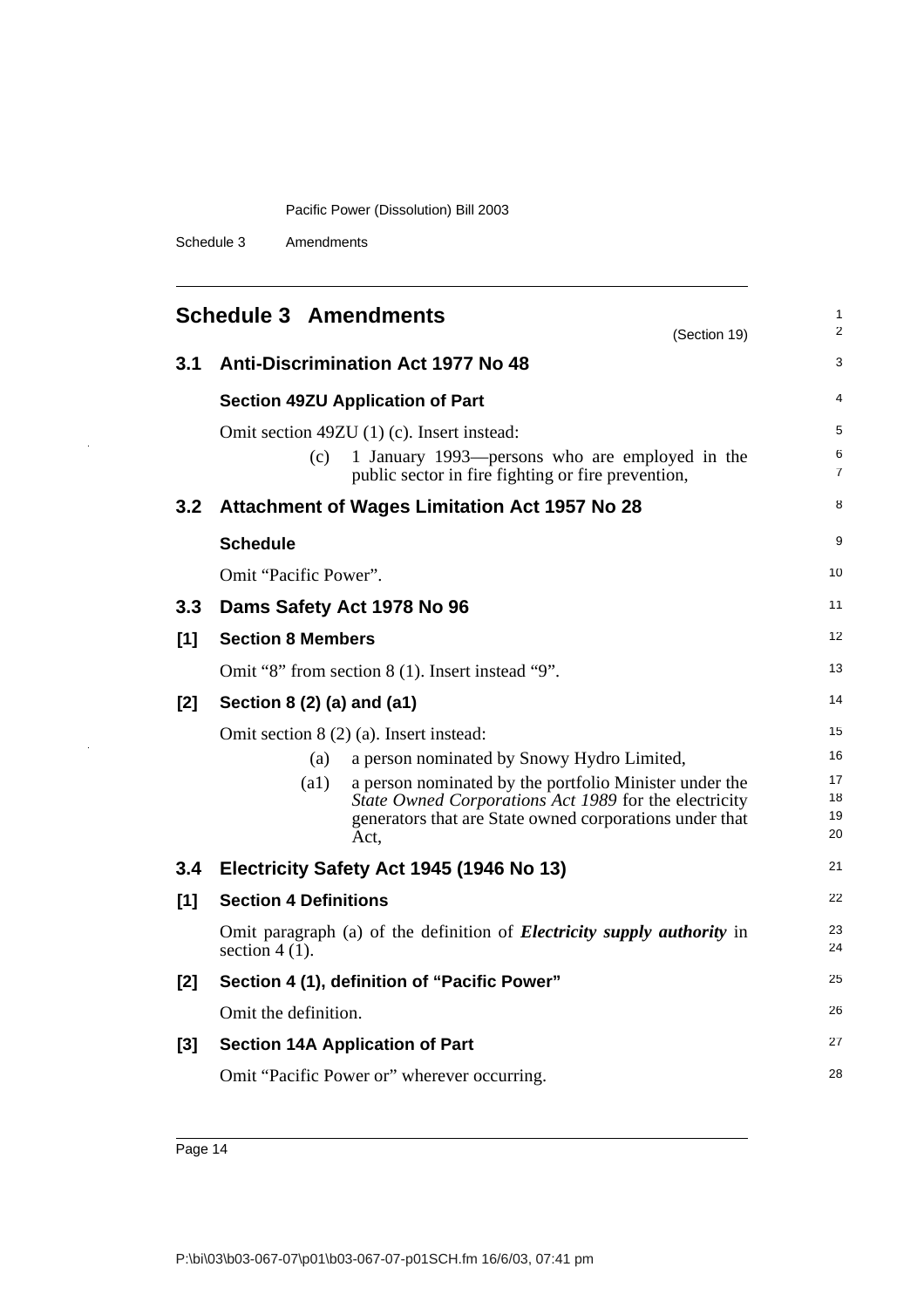Amendments Schedule 3

| [4] | <b>Section 15 Electricity Development Fund</b>                            | $\mathbf{1}$   |
|-----|---------------------------------------------------------------------------|----------------|
|     | Omit ", Pacific Power" from section 15 (2) (a).                           | $\overline{2}$ |
| [5] | <b>Section 37 Regulations</b>                                             | 3              |
|     | Omit "(other than by Pacific Power)" from section 37 (2) (dd).            | 4              |
| 3.5 | <b>Energy Services Corporations Act 1995 No 95</b>                        | 5              |
| [1] | Schedule 3 Transfer of staff, assets, rights and liabilities              | 6              |
|     | Omit "3," from clause $1(1)$ .                                            | 7              |
| [2] | Schedule 5 Savings, transitional and other provisions                     | 8              |
|     | Omit Division 1 of Part 2.                                                | 9              |
| [3] | Schedule 5, clause 16                                                     | 10             |
|     | Omit "Pacific Power," from clause 16 (3).                                 | 11             |
| 3.6 | <b>First State Superannuation Act 1992 No 100</b>                         | 12             |
|     | <b>Schedule 1 Employers</b>                                               | 13             |
|     | Omit "Pacific Power".                                                     | 14             |
|     | Insert instead "Residual Business Management Corporation".                | 15             |
| 3.7 | <b>Freedom of Information Regulation 2000</b>                             | 16             |
|     | <b>Schedule 1 Principal offices</b>                                       | 17             |
|     | Omit the matter relating to Pacific Power.                                | 18             |
|     | Insert in appropriate order:                                              | 19             |
|     | <b>Residual Business Management Corporation</b><br><b>General Manager</b> |                |
| 3.8 | <b>Government and Related Employees Appeal Tribunal</b><br>Act 1980 No 39 | 20<br>21       |
|     | <b>Schedule 4 Employing authorities</b>                                   | 22             |
|     | Omit "Pacific Power.".                                                    | 23             |
|     |                                                                           |                |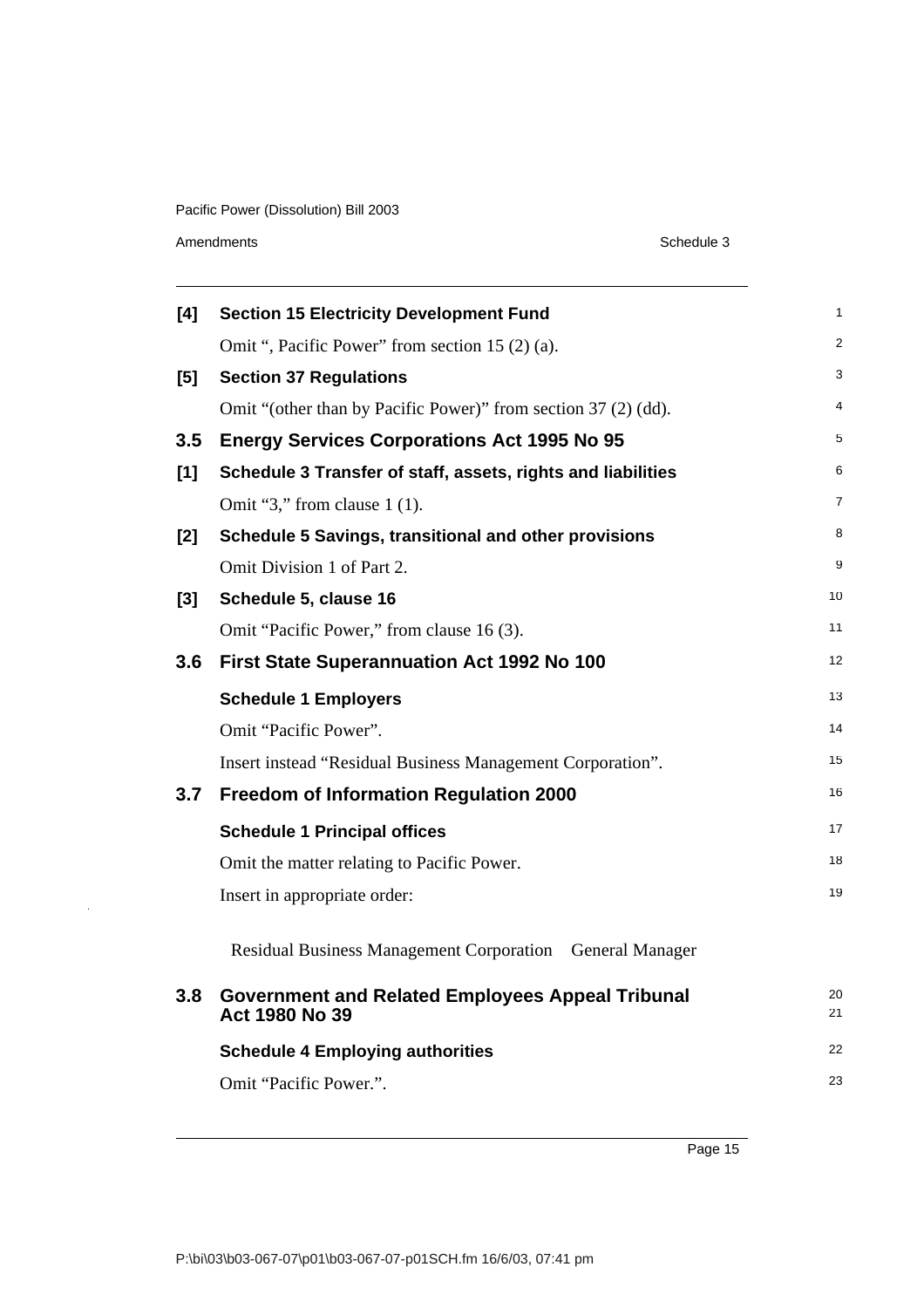Schedule 3 Amendments

| 3.9                                                                       | <b>Public Authorities (Financial Arrangements)</b><br><b>Regulation 2000</b> | 1<br>2   |
|---------------------------------------------------------------------------|------------------------------------------------------------------------------|----------|
| [1]                                                                       | <b>Schedule 2 Authorities having Part 3 investment powers</b>                | 3        |
|                                                                           | Omit "Pacific Power".                                                        | 4        |
| [2]                                                                       | <b>Schedule 3 Authorities having Part 4 investment powers</b>                | 5        |
|                                                                           | Insert in appropriate order "Residual Business Management Corporation".      | 6        |
| $\left[3\right]$                                                          | <b>Schedule 4 Authorities specifically included</b>                          | 7        |
|                                                                           | Omit "Pacific Power (Subsidiary No. 1) Pty Ltd.".                            | 8        |
|                                                                           | 3.10 Public Finance and Audit Act 1983 No 152                                | 9        |
|                                                                           | <b>Schedule 2 Statutory bodies</b>                                           | 10       |
|                                                                           | Omit "Pacific Power".                                                        | 11       |
|                                                                           | Insert in appropriate order "Residual Business Management Corporation".      | 12       |
|                                                                           | 3.11 Public Sector Employment and Management Act 2002 No 43                  | 13       |
| [1]                                                                       | Section 133 Declared authorities to which Part applies                       | 14       |
|                                                                           | Omit "Pacific Power" from the Table to the section.                          | 15       |
| [2]                                                                       | Schedule 2 Executive positions (other than non-statutory SES<br>positions)   | 16<br>17 |
|                                                                           | Omit "Chief Executive of Pacific Power" from Part 2.                         | 18       |
| 3.12 State Authorities Non-contributory Superannuation<br>Act 1987 No 212 |                                                                              |          |
|                                                                           | <b>Schedule 1 Employers</b>                                                  | 21       |
|                                                                           | Omit "Pacific Power" from Part 1.                                            | 22       |
|                                                                           | Insert instead "Residual Business Management Corporation".                   | 23       |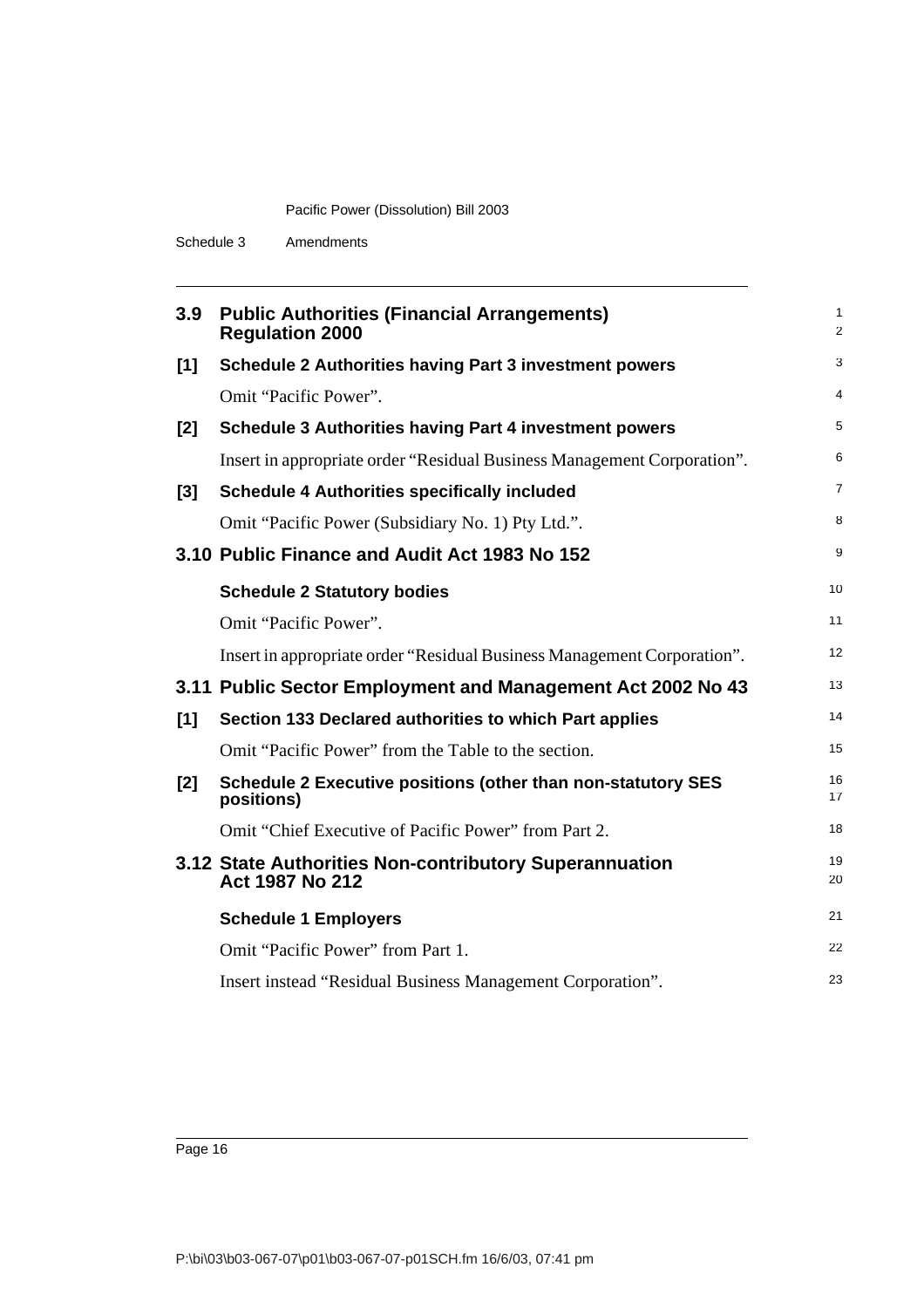Amendments Schedule 3

|       | 3.13 State Authorities Superannuation Act 1987 No 211      | 1              |
|-------|------------------------------------------------------------|----------------|
|       | <b>Schedule 1 Employers</b>                                | $\overline{2}$ |
|       | Omit "Pacific Power" from Part 1.                          | 3              |
|       | Insert instead "Residual Business Management Corporation". | 4              |
|       | 3.14 Superannuation Act 1916 No 28                         | 5              |
| $[1]$ | <b>Schedule 3 List of employers</b>                        | 6              |
|       | Omit "Pacific Power" from Part 1.                          | $\overline{7}$ |
|       | Insert instead "Residual Business Management Corporation". | 8              |
| $[2]$ | <b>Schedule 26</b>                                         | 9              |
|       | Omit "Pacific Power" from Part 1.                          | 10             |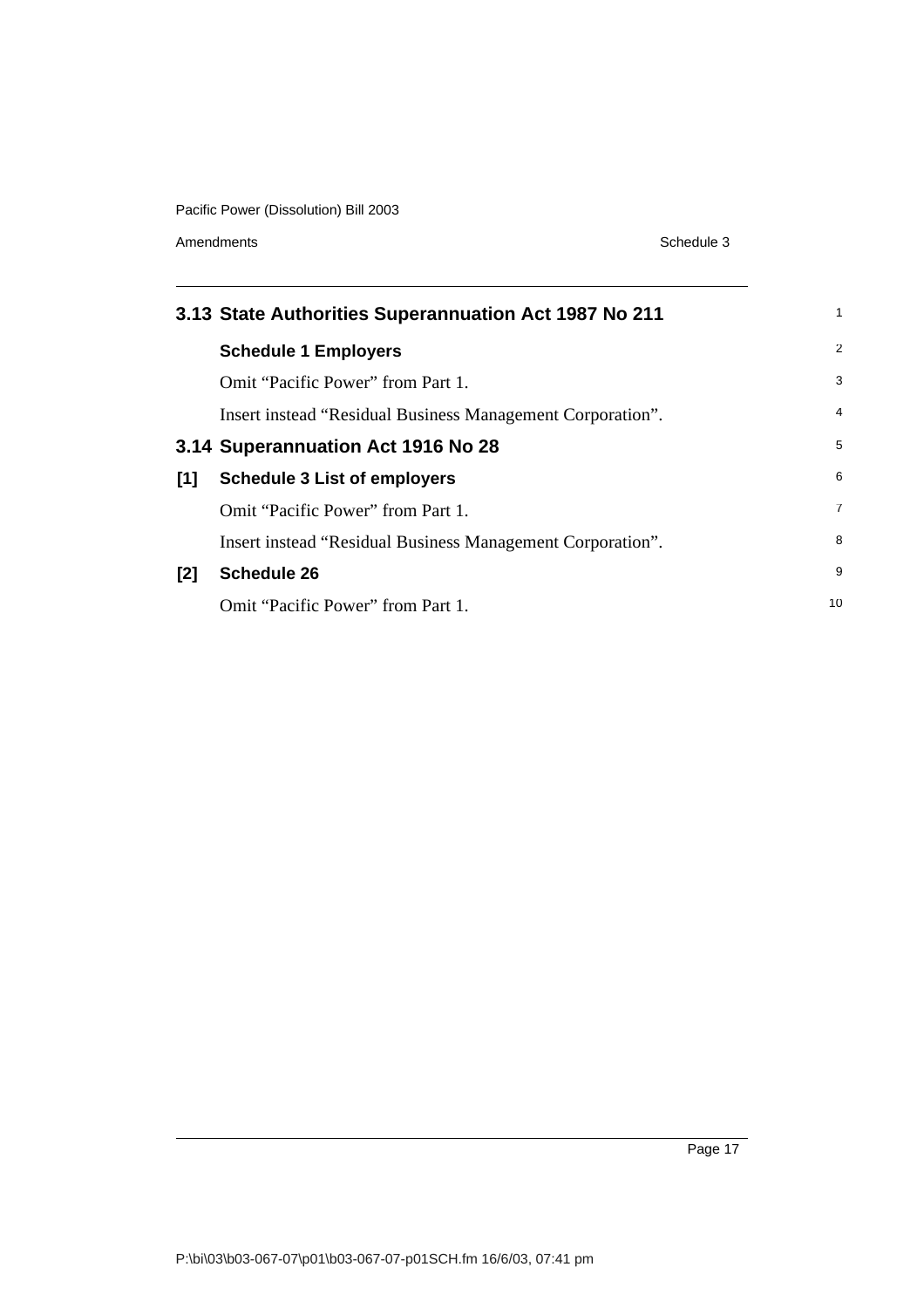Schedule 4 Savings and transitional provisions

# <span id="page-25-0"></span>**Schedule 4 Savings and transitional provisions**

(Section 20)

1 2

32

| 1            |     | <b>Regulations</b>                                                                                                                                                                                                                                                                   | 3                        |
|--------------|-----|--------------------------------------------------------------------------------------------------------------------------------------------------------------------------------------------------------------------------------------------------------------------------------------|--------------------------|
|              | (1) | The regulations may contain provisions of a savings or transitional<br>nature consequent on the enactment of the following Acts:                                                                                                                                                     | $\overline{4}$<br>5      |
|              |     | this Act                                                                                                                                                                                                                                                                             | 6                        |
|              | (2) | Any such provision may, if the regulations so provide, take effect<br>from the date of assent to, or commencement of, the Act concerned<br>(whichever is earlier) or a later date.                                                                                                   | $\overline{7}$<br>8<br>9 |
|              | (3) | To the extent to which any such provision takes effect from a date<br>that is earlier than the date of its publication in the Gazette, the<br>provision does not operate so as:                                                                                                      | 10<br>11<br>12           |
|              |     | to affect, in a manner prejudicial to any person (other than the<br>(a)<br>State or an authority of the State), the rights of that person<br>existing before the date of its publication, or                                                                                         | 13<br>14<br>15           |
|              |     | to impose liabilities on any person (other than the State or an<br>(b)<br>authority of the State) in respect of anything done or omitted<br>to be done before the date of its publication.                                                                                           | 16<br>17<br>18           |
| $\mathbf{2}$ |     | <b>Corporation same legal entity as Pacific Power</b>                                                                                                                                                                                                                                | 19                       |
|              | (1) | The Corporation is taken for all purposes (including the rules of<br>private international law) to be a continuation of and the same legal<br>entity as Pacific Power.                                                                                                               | 20<br>21<br>22           |
|              | (2) | Despite subclause (1), the Treasurer is taken to be the successor of<br>Pacific Power for all purposes (including the rules of private<br>international law) in respect of the rights and liabilities under<br>guarantees entered into by Pacific Power and referred to in clause 6. | 23<br>24<br>25<br>26     |
| 3            |     | Directors and senior executives of Pacific Power                                                                                                                                                                                                                                     | 27                       |
|              |     | A person who, immediately before the dissolution of Pacific Power,<br>held office as a director of Pacific Power:                                                                                                                                                                    | 28<br>29                 |
|              |     | ceases to hold that office, and<br>(a)                                                                                                                                                                                                                                               | 30                       |
|              |     | is not entitled to any remuneration or compensation because<br>(b)                                                                                                                                                                                                                   | 31                       |

of the loss of that office.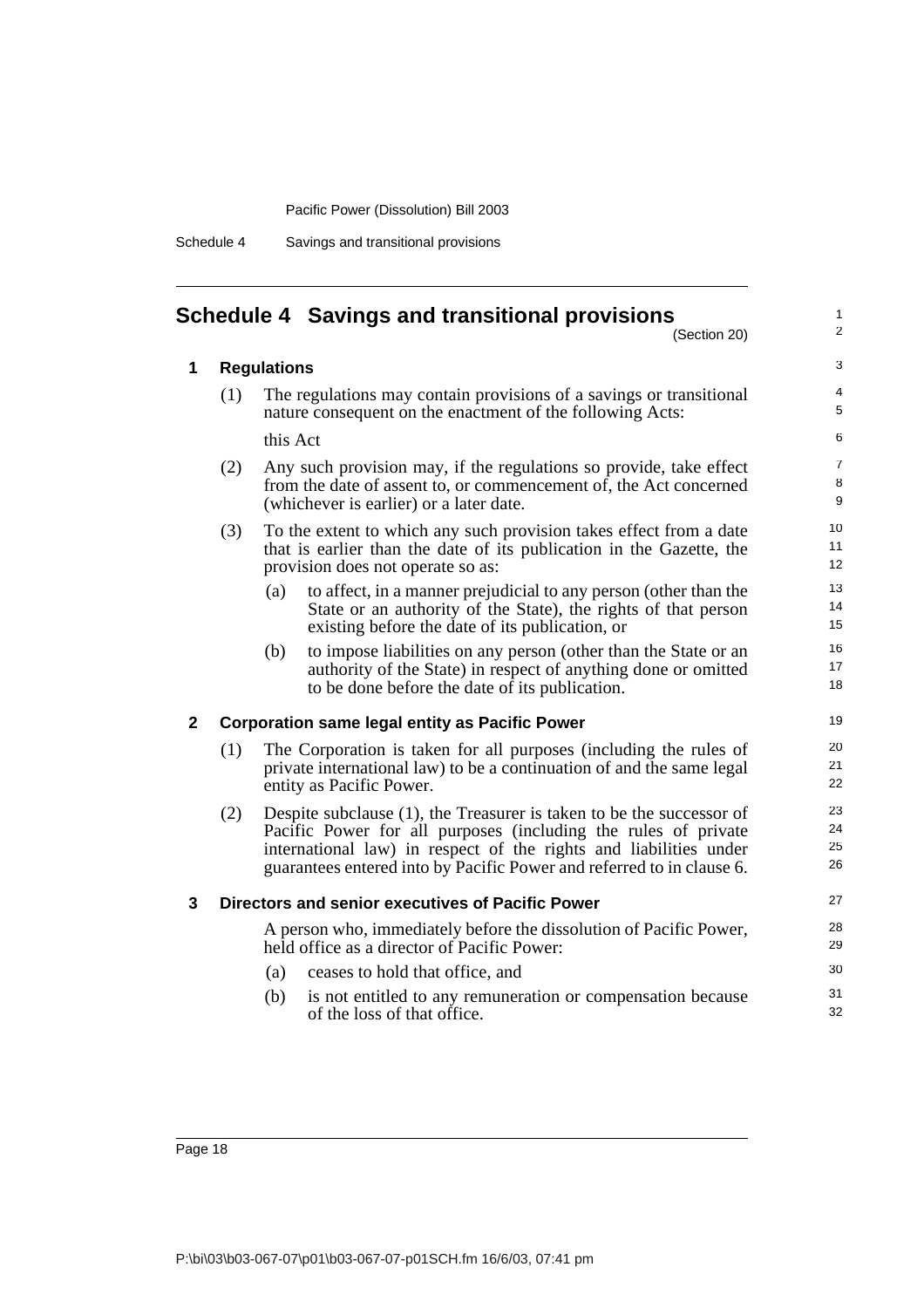Savings and transitional provisions Schedule 4 and transitional provisions Schedule 4

#### **4 Staff of Pacific Power** (1) A member of staff of Pacific Power immediately before the dissolution of Pacific Power is (until other provision is duly made under any Act or law) to be employed as a member of staff of the Corporation in accordance with any relevant statutory provisions, awards, agreements and determinations that applied to the member of staff immediately before the dissolution. (2) A person who becomes a member of staff of the Corporation under this clause: (a) retains any rights to sick leave, annual leave or long service leave accrued or accruing immediately before the dissolution of Pacific Power, and (b) is not entitled to receive any payment or other benefit (including in the nature of severance pay or redundancy compensation) merely because of the dissolution of Pacific Power. (3) Section 64 (2) of the *Electricity (Pacific Power) Act 1950*, as in force immediately before the commencement of this Act, continues to apply to or in respect of a person who becomes a member of staff of the Corporation under this clause and so applies: (a) as if a reference in that subsection to an employee of the Commission was a reference to any such person, and (b) as if a reference in that subsection to the Commission was a reference to the Corporation. (4) Nothing in this Act affects any declaration that staff members were excess or surplus that applied to any members of staff of Pacific Power immediately before the dissolution of Pacific Power. (5) Nothing in this Act affects a secondment of a person to a wholly owned subsidiary of Pacific Power that was in force before the commencement of this Act. Any such person remains a staff member of the Corporation and is taken to have merely been seconded to that subsidiary by the Corporation. **5 References to Pacific Power** A reference in any other Act or instrument made under any other Act or in any other instrument of any kind to Pacific Power is, except as provided by clause 6 and the regulations, taken to be a reference to the Corporation. 1  $\overline{2}$ 3 4 5 6 7 8 9 10 11 12 13 14 15 16 17 18 19 20 21 22 23 24 25 26 27 28 29 30 31 32 33 34 35 36 37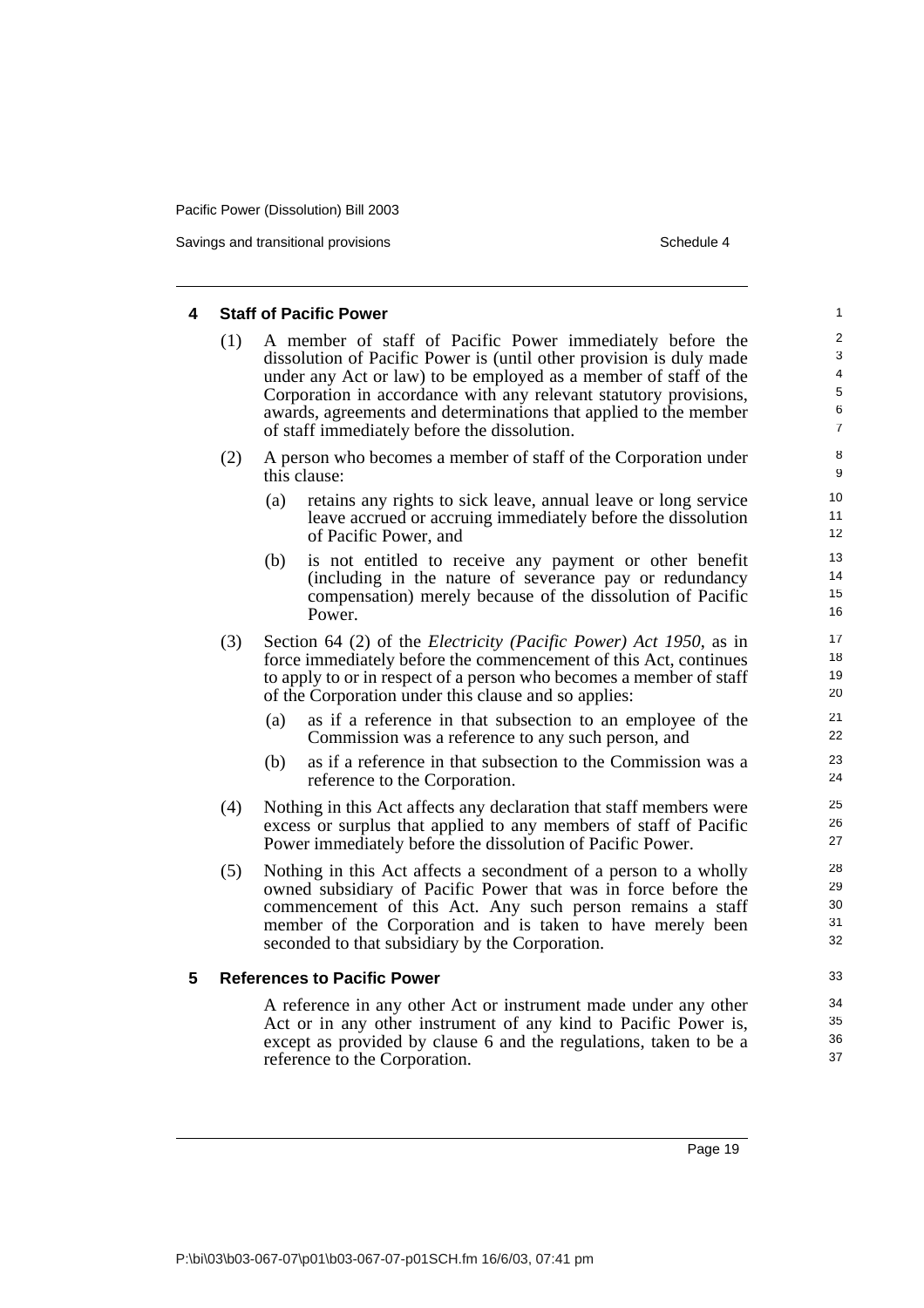Schedule 4 Savings and transitional provisions

| 6                       |     | <b>Guarantees by Treasurer under former Pacific Power contracts</b>                                                                                                                                                                                                                                                                            | $\mathbf{1}$                                  |
|-------------------------|-----|------------------------------------------------------------------------------------------------------------------------------------------------------------------------------------------------------------------------------------------------------------------------------------------------------------------------------------------------|-----------------------------------------------|
|                         | (1) | The Treasurer may guarantee the performance of obligations of a<br>former subsidiary of Pacific Power, that is wholly owned by the<br>Corporation, under a contract entered into by that subsidiary and in<br>force immediately before the dissolution of Pacific Power.                                                                       | $\overline{2}$<br>3<br>4<br>5                 |
|                         | (2) | Any such guarantee entered into by the Treasurer before the<br>commencement of this Act is taken to have been validly entered into<br>and given.                                                                                                                                                                                               | 6<br>$\overline{7}$<br>8                      |
|                         | (3) | Any guarantee entered into by Pacific Power before the dissolution<br>of Pacific Power in relation to a contract entered into by a wholly<br>owned subsidiary of Pacific Power is, while the guarantee is in<br>force, taken to have been entered into by the Treasurer.                                                                       | 9<br>10 <sup>1</sup><br>11<br>12 <sup>2</sup> |
|                         | (4) | Part 2C of the <i>Public Authorities (Financial Arrangements)</i><br>Act 1987 applies to a guarantee entered into, or taken to have been<br>entered into, by the Treasurer under this clause in the same way that<br>it applies to a guarantee given under section 22B of that Act.                                                            | 13<br>14<br>15<br>16                          |
|                         | (5) | Nothing in this Act affects any guarantee entered into before the<br>commencement of this Act under Part 2C of the <i>Public Authorities</i><br>(Financial Arrangements) Act 1987 in relation to the performance<br>of obligations of a former subsidiary of Pacific Power and any such<br>guarantee continues to have effect under that Part. | 17<br>18<br>19<br>20<br>21                    |
| $\overline{\mathbf{r}}$ |     | Annual report after dissolution                                                                                                                                                                                                                                                                                                                | 22                                            |
|                         | (1) | A report relating to the operations of Pacific Power for the financial<br>year ending 30 June 2003 is, subject to this clause, to be prepared<br>under the Annual Reports (Statutory Bodies) Act 1984.                                                                                                                                         | 23<br>24<br>25                                |
|                         | (2) | The report is to be submitted to the Treasurer with a letter signed by<br>2 persons who were directors of Pacific Power immediately before<br>the dissolution of Pacific Power.                                                                                                                                                                | 26<br>27<br>28                                |
|                         | (3) | The report is not required to contain any information related to any<br>future period.                                                                                                                                                                                                                                                         | 29<br>30                                      |
| 8                       |     | <b>Financial statements</b>                                                                                                                                                                                                                                                                                                                    | 31                                            |
|                         |     | For the purposes of section 43A of the <i>Public Finance and Audit</i><br>Act 1983, 2 or more persons who were directors of Pacific Power<br>immediately before the dissolution of Pacific Power may prepare<br>and submit financial statements for Pacific Power.                                                                             | 32<br>33<br>34<br>35                          |